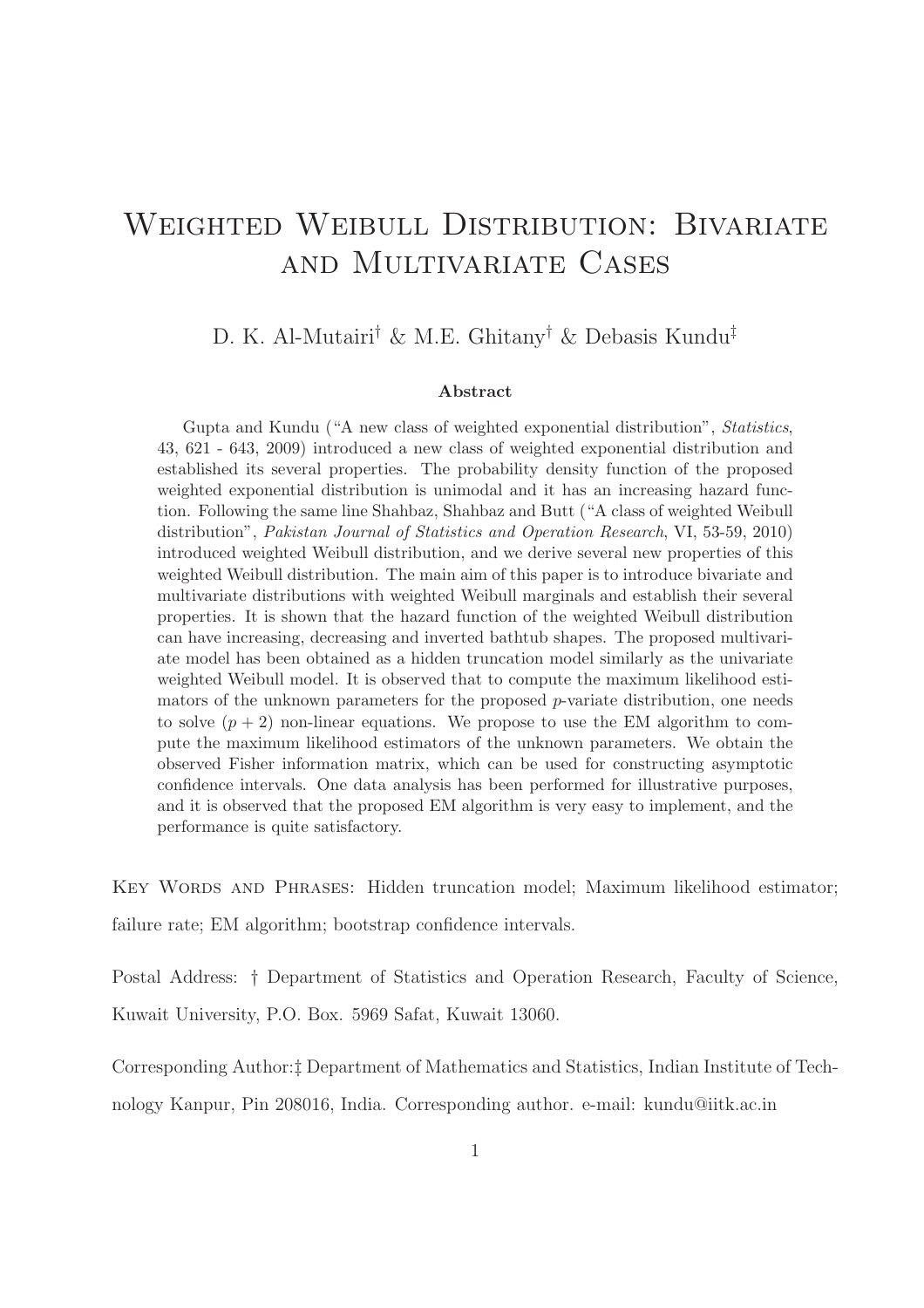#### 1 INTRODUCTION

Using the similar idea as of Azzalini [3], a new class of weighted exponential distribution has been introduced recently by Gupta and Kundu  $[6]$ . The random variable X is said to have a weighted exponential (WEX) distribution with the shape parameter  $\beta > 0$  and scale parameter  $\lambda > 0$ , if the probability density function (PDF) of X for  $x > 0$ , is

$$
f_X(x; \beta, \lambda) = \frac{\beta + 1}{\beta} \lambda e^{-\lambda x} \left( 1 - e^{-\beta \lambda x} \right), \tag{1}
$$

and 0, otherwise. From now on, a WEX distribution with the PDF (1) will be denoted by WEX $(\beta, \lambda)$ . Gupta and Kundu [6] developed several interesting properties of the WEX distribution. The PDF of the WEX is always unimodal and the hazard function (HF) is an increasing function. It can be obtained as a hidden truncation model, and it is observed that the WEX distribution can be used very efficiently to analyze skewed data. Al-Mutairi et al. [2] provided a bivariate extension of the WEX distribution which has an absolute continuous bivariate joint PDF. Jamaizadeh and Kundu [7] proposed a bivariate WEX distribution which has a singular component.

Following the same line as in Gupta and Kundu [6], Shahbaz et al. [13] introduced threeparameter weighted Weibull (WWE) distribution, which is a natural generalization of the WEX model. The random variable  $X$  is said to have a WWE distribution with parameters,  $\alpha > 0$ ,  $\beta > 0$  and  $\lambda > 0$ , if X has the PDF

$$
f_X(x; \alpha, \beta, \lambda) = \frac{\beta + 1}{\beta} \alpha \lambda x^{\alpha - 1} e^{-\lambda x^{\alpha}} \left( 1 - e^{-\beta \lambda x^{\alpha}} \right),
$$
 (2)

and 0 otherwise. We will denote this model as  $WWE(\alpha, \beta, \lambda)$ . Here  $\alpha$  and  $\beta$  are shape parameters and  $\lambda$  is the scale parameter. The authors obtained the moment generating function of WWE distribution and showed graphically that the PDF is unimodal for different values of  $\alpha$  and  $\beta$ . They have provided plots of the hazard function also for different values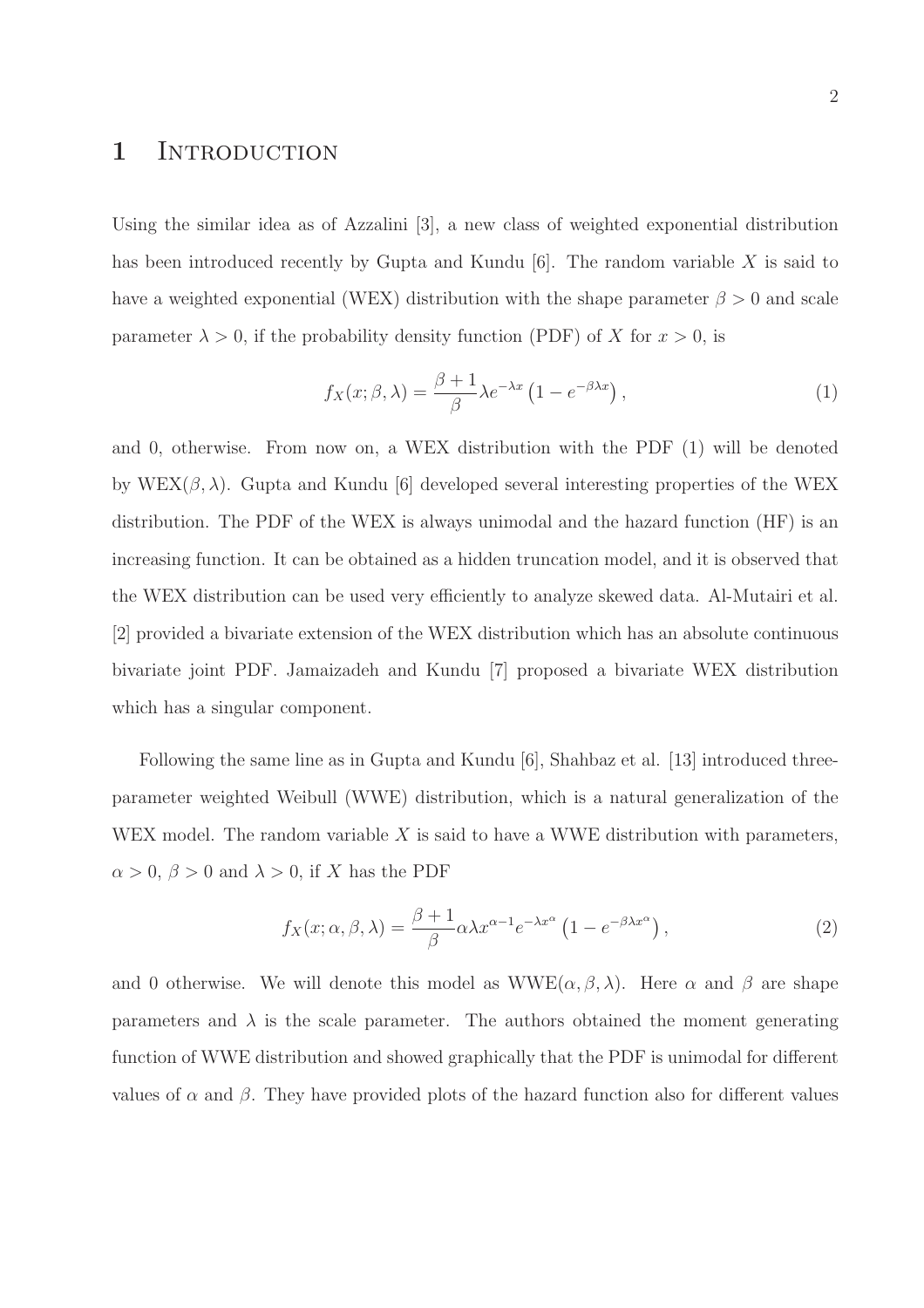of  $\alpha$  and  $\beta$ , and claimed that the hazard function is either increasing or decreasing depending on the shape parameters. In this paper we have proved that the PDF is a decreasing function if  $\alpha \leq$ 1 2 , and unimodal if  $\alpha >$ 1 2 , for all  $\beta > 0$ . We have further showed that the hazard function of WWE distribution can be increasing, decreasing and bathtub shape depending on the values of  $\alpha$ . Therefore, the shape of the PDF and hazard function of a WWE distribution depends only on the values of  $\alpha$ , not on the parameter  $\beta$ .

The main aim of this paper is to introduce bivariate and multivariate WWE distributions which have WWE marginals. First we introduce a four-parameter bivariate weighted Weibull (BWWE) distribution. The proposed BWWE distribution has closed form expressions for its joint PDF and the joint CDF. The joint PDF can take variety of shapes. It is shown that the joint PDF of a BWWE distribution can be either a decreasing or an unimodal function. Hence, it will be very useful for analyzing different bivariate data sets in practice. Although, the joint CDF may not be inverted easily, but using a structural representation, it is observed that the generation from a BWWE distribution is quite simple. Due to this reason, simulation experiments related to the BWWE distribution can be performed quite conveniently. It is observed that the BWWE distribution has the total positivity of order two  $(TP_2)$  property in the sense of Karlin and Rinott [9]. The distribution function of the minimum or the maximum can be obtained in explicit forms. The stress-parameter also can be obtained in a compact form. We finally introduce multivariate weighted Weibull (MWWE) distribution, and established its several properties.

The proposed p-variate MWWE distribution has  $p + 2$  unknown parameters. The maximum likelihood estimators (MLEs) of the unknown parameters do not exist in explicit forms, as expected. It involves solving a  $p + 2$  dimensional optimization problem, which may not be a trivial issue particularly if  $p$  is large. In finding the MLEs in this case, we treat this problem as a missing value problem, and propose to use the EM algorithm to compute the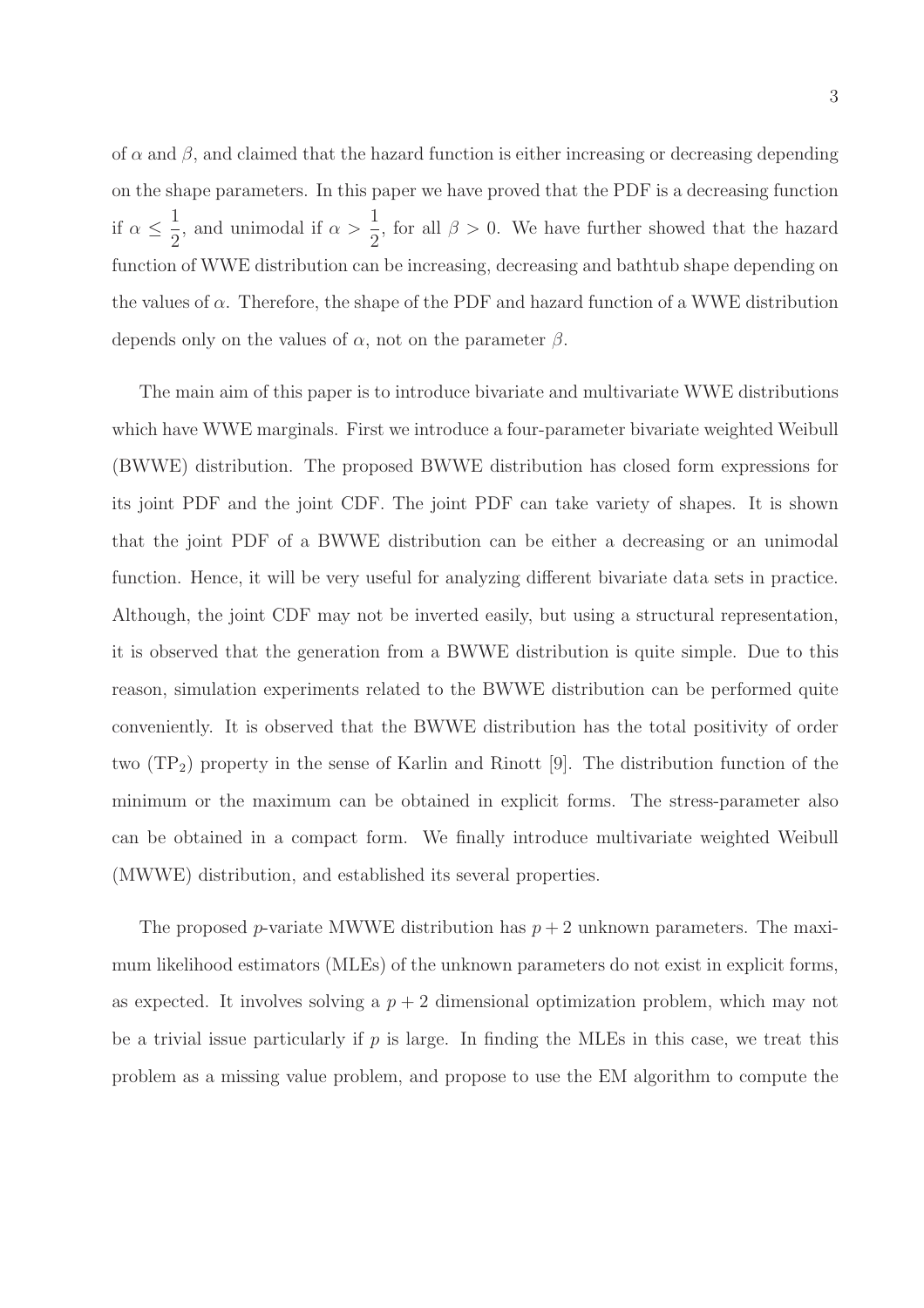MLEs. It is observed that in the proposed EM algorithm, in each 'E' step, the corresponding 'M' step can be performed by a simple one dimensional optimization process. It can be solved by using the standard Newton-Rapson type algorithm. In this case the EM algorithm can be implemented quite conveniently. Since it involves only a one dimensional optimization problem, the convergence can be assessed quite easily. One trivariate data set has been analyzed for illustrative purposes and also to show the usefulness of the proposed model. Therefore, here we have a multivariate distribution whose joint PDF can take variety of shapes, whose marginals can have both monotone and non-monotone hazard functions, on the other hand the implementation of the proposed model is quite simple even in a higher dimensional case. Hence, the proposed model will provide another choice to the practitioner to use it in practice for multivariate data analysis purposes.

Rest of the paper is organized as follows. In Section 2 we provide some new properties of a WWE distribution. The BWWE is introduced and its several properties are discussed in Section 3. In Section 4, we introduce the MWWE distribution. In Section 5, we present the EM algorithm. The analysis of a real data set is presented in Section 6, and finally the conclusions appear in Section 7.

#### 2 WWE: Some New Results

In this section we establish different properties of a WWE distribution of Shahbaz et al. [13]. Shahbaz et al. [13] provided PDF plots of a WWE distribution for different values of α and β, when  $\lambda = 1$ . They mentioned that the PDF of WWE distribution is unimodal for different values of  $\alpha$  and  $\beta$ . We have the following result which indicates that the PDF of a WWE distribution will be either a decreasing or an unimodal function depending on the values of  $\alpha$ , and it does not depend on the values of  $\beta$  or  $\lambda$ .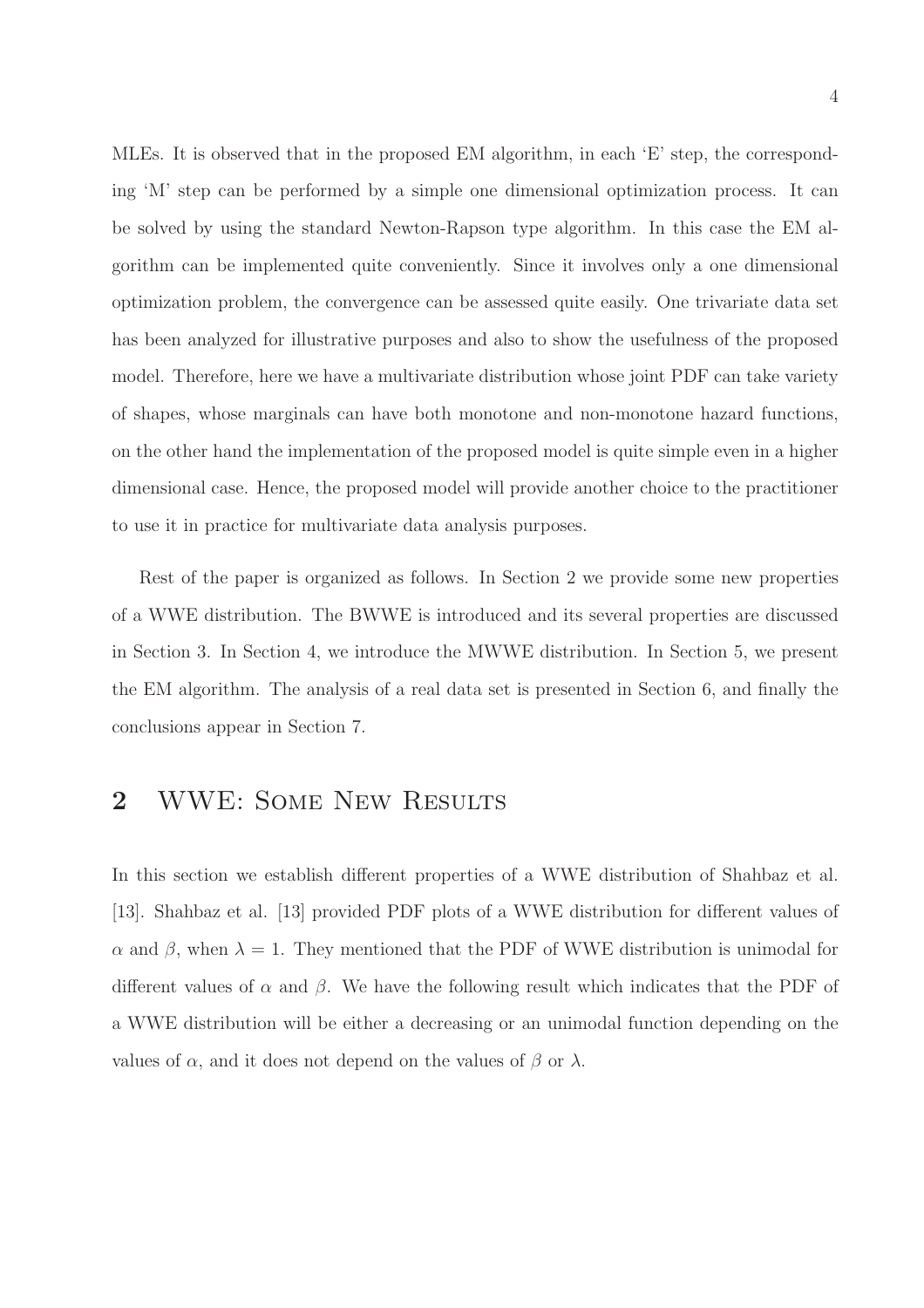THEOREM 2.1:  $f_X(x; \alpha, \beta, \lambda)$  is a decreasing function of x, if  $\alpha \leq \frac{1}{2}$ 2 , and unimodal if  $\alpha >$ 1 2 , for all  $\beta > 0$  and  $\lambda > 0$ .

PROOF: See in the Appendix.

In Figure 1 we provide the plots of PDFs for different values of  $\alpha$  and  $\beta$ , when  $\lambda = 1$ . It is clear that it can take different shapes, and the shape depends only on  $\alpha$ .



Figure 1: PDF of WWE distribution for different  $\alpha$  and  $\beta$ , when  $\lambda = 1$ : (a)  $\alpha = 2$ ,  $\beta = 2$ , (b)  $\alpha = 3, \beta = 3$ , (c)  $\alpha = 0.5, \beta = 2$ , (d)  $\alpha = 0.25, \beta = 1$ .

We introduce the following notation. The PDF of a Weibull distribution with the shape parameter  $\alpha > 0$  and the scale parameter  $\lambda > 0$  is

$$
f_{WE}(u; \alpha, \lambda) = \alpha \lambda u^{\alpha - 1} e^{-\lambda u^{\alpha}}, \qquad (3)
$$

for  $u > 0$  and 0 otherwise. We will denote this as  $WE(\alpha, \lambda)$ . We will show that the weighted Weibull model as defined in (2) can be obtained as a hidden truncation model. Suppose  $U \sim \text{WE}(\alpha, \lambda), V \sim \text{WE}(\alpha, \theta)$  and they are independently distributed. Let us define the random variable  $X = U$ , if  $U > V$ . Then it easily follows that X has the WWE $\left( \alpha, \right)$ θ λ  $\lambda$ distribution.

Now to establish different properties of a WWE( $\alpha$ ,  $\beta$ ,  $\lambda$ ) without loss of generality it is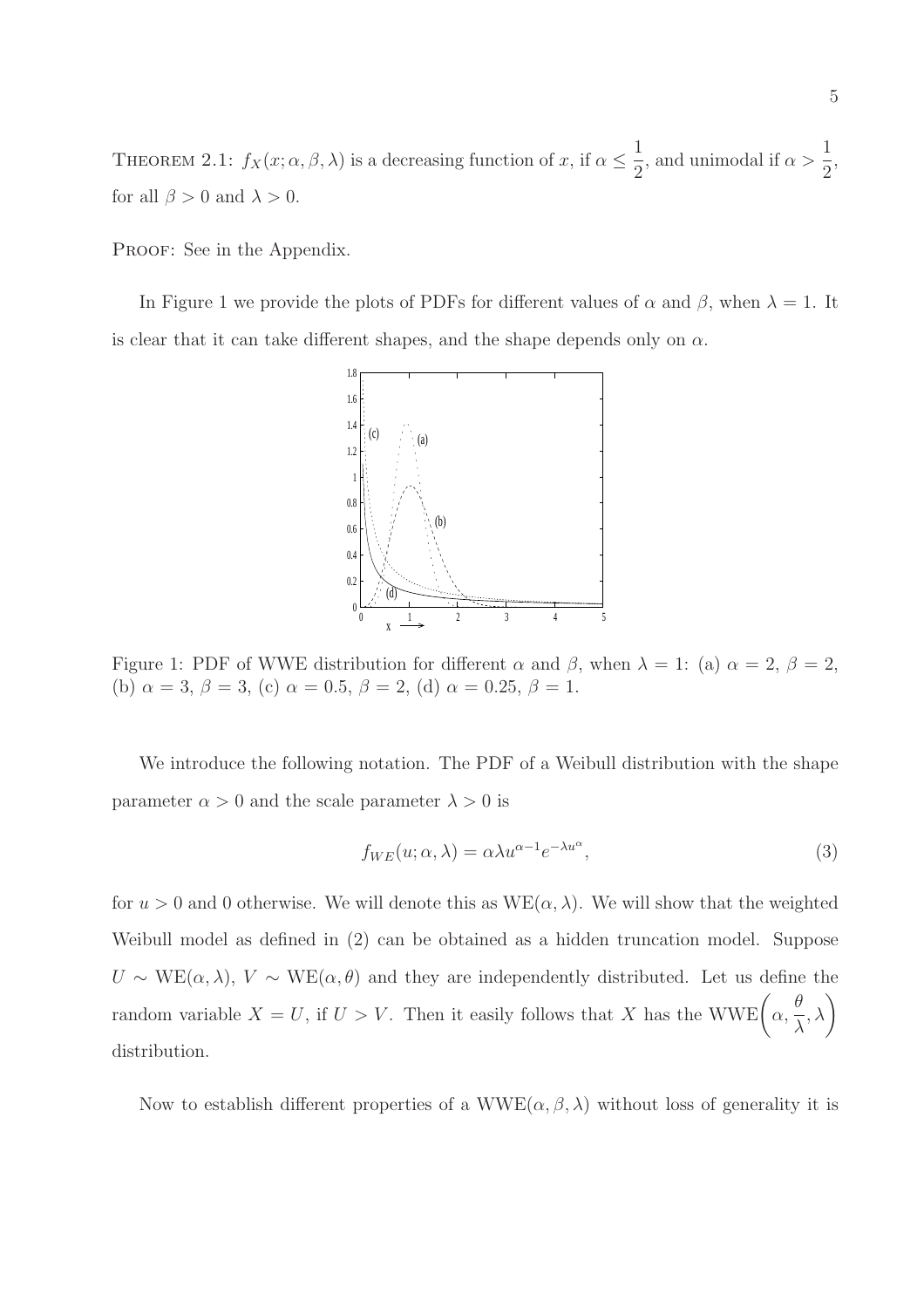assumed that  $\lambda = 1$ . We denote this as WWE( $\alpha, \beta$ ). If  $X \sim WWE(\alpha, \beta)$ , then it has the cumulative distribution function as

$$
F_X(x; \alpha, \beta) = \frac{\beta + 1}{\beta} \left[ 1 - e^{-x^{\alpha}} - \frac{1}{\beta + 1} \left( 1 - e^{-(1+\beta)x^{\alpha}} \right) \right];
$$
 (4)

for  $x > 0$ , and 0 otherwise. The hazard function for  $x > 0$ , is

$$
h_X(x; \alpha, \beta) = \alpha(\beta + 1)x^{\alpha - 1} \times \frac{(1 - e^{-\beta x^{\alpha}})}{(\beta + 1 - e^{-\beta x^{\alpha}})} = \alpha(\beta + 1)x^{\alpha - 1} \times \frac{1}{(\beta(1 - e^{-\beta x^{\alpha}})^{-1} + 1)}.
$$
(5)

The hazard functions for different values of  $\alpha$  and  $\beta$  are plotted in Figure 2. The hazard function of WWE distribution can be increasing, decreasing and upside down functions. The following result provides the shape of the hazard function for different values of  $\alpha$ . Theorem 2.2 establishes that the shape of the hazard function of a WWE distribution depends only on  $\alpha$ , and it does not depend on  $\beta$ .

THEOREM 2.2 The hazard function is decreasing (upside-down bathtub shape) (increasing) if  $\alpha \leq$ 1 2  $(1)$ 2  $< \alpha < 1$  $\setminus$  $(\alpha \geq 1)$ , for all  $\beta > 0$ .

PROOF: See in the Appendix.



Figure 2: HF of WWE distribution for different values of  $\alpha$  and  $\beta$  when  $\lambda = 1$ : (a)  $\alpha = 0.25$ ,  $\beta = 1.0$  (b)  $\alpha = 0.75$ ,  $\beta = 5.0$ , (c)  $\alpha = 1.5$ ,  $\beta = 0.1$ .

Now we provide the following representation of X.

П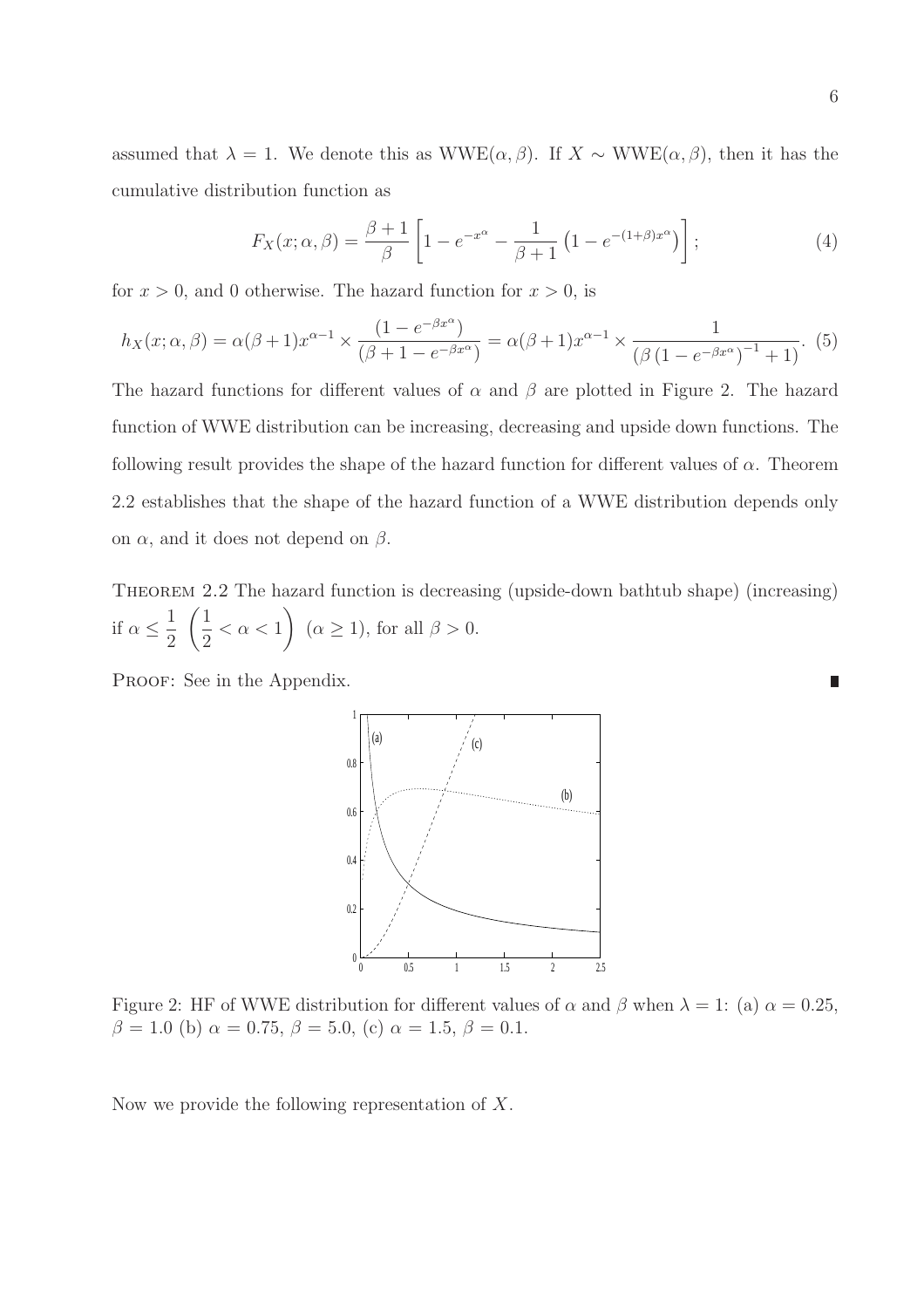THEOREM 2.3:  $X \sim WWE(\alpha, \beta)$  if and only if  $X^{\alpha} \stackrel{d}{=} U + V$ . Here U and V are independent exponential random variables with means 1 and  $\frac{1}{1}$  $(1+\beta)$ respectively, and  $\stackrel{\cdot d}{=}$  means equal in distribution.

**PROOF:** The moment generating function of  $X^{\alpha}$  for  $|t| < 1$  is

$$
M_{X^{\alpha}}(t) = E e^{tX^{\alpha}} = \frac{\beta + 1}{\beta} \alpha \int_0^{\infty} e^{tx^{\alpha}} x^{\alpha - 1} e^{-x^{\alpha}} (1 - e^{-\beta x^{\alpha}}) dx
$$
  
=  $\frac{\beta + 1}{\beta} \int_0^{\infty} e^{tu} e^{-u} (1 - e^{-\beta u}) du$   
=  $\frac{\beta + 1}{\beta} \left[ (1 - t)^{-1} - \frac{1}{1 + \beta} \left( 1 - \frac{t}{1 + \beta} \right)^{-1} \right] = \left( 1 - \frac{t}{1 + \beta} \right)^{-1} (1 - t)^{-1}.$ 

Therefore the result immediately follows.

Theorem 2.3 becomes very useful in generating WWE distribution, using independent exponential distributions.

#### 3 BWWE DISTRIBUTION

In this section we introduce the bivariate weighted Weibull (BWWE) distribution and establish its different properties. Suppose  $X_1 \sim \text{WE}(\alpha, \lambda_1)$ ,  $X_2 \sim \text{WE}(\alpha, \lambda_2)$  and  $X_3 \sim \text{WE}(\alpha, \lambda_3)$ and they are independently distributed. Consider the following bivariate random variables  $X = X_1$  and  $Y = X_2$ , if  $X_1 > X_3$  and  $X_2 > X_3$ . The new random variables  $(X, Y)$  is called the bivariate weighted Weibull distribution with parameters  $\alpha, \lambda_1, \lambda_2, \lambda_3$ , and it will be denoted by BWWE  $(\alpha, \lambda_1, \lambda_2, \lambda_3)$ . The joint CDF and the joint PDF can be obtained as follows.

THEOREM 3.1: If  $(X, Y) \sim$  BWWE  $(\alpha, \lambda_1, \lambda_2, \lambda_3)$ , then the joint CDF of  $(X, Y)$  is

$$
F_{X,Y}(x,y) = \left(1 - e^{-\lambda z^{\alpha}}\right) - \frac{\lambda}{\lambda_1 + \lambda_3} e^{-\lambda_2 y^{\alpha}} \left(1 - e^{-(\lambda_1 + \lambda_3)z^{\alpha}}\right)
$$

$$
-\frac{\lambda}{\lambda_2 + \lambda_3} e^{-\lambda_1 x^{\alpha}} \left(1 - e^{-(\lambda_2 + \lambda_3)z^{\alpha}}\right) + \frac{\lambda}{\lambda_3} e^{-\lambda_1 x^{\alpha}} e^{-\lambda_2 y^{\alpha}} \left(1 - e^{-\lambda_3 z^{\alpha}}\right), \quad (6)
$$

Π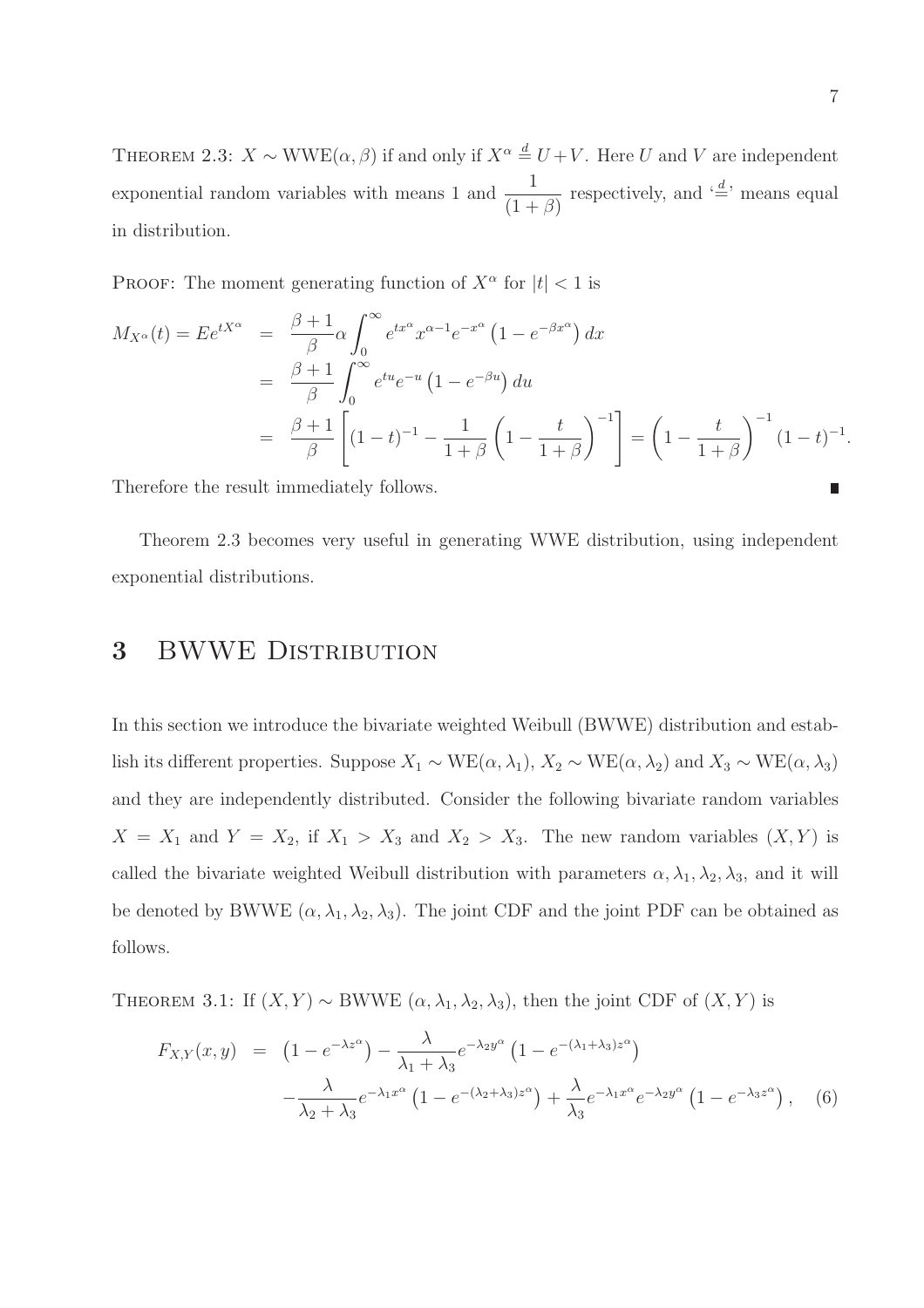where  $z = \min\{x, y\}$ , and  $\lambda = \lambda_1 + \lambda_2 + \lambda_3$ .

PROOF:

$$
F_{X,Y}(x,y) = P(X \le x, Y \le y) = P(X_1 \le x, X_2 \le y | X_1 > X_3, X_2 > X_3)
$$
  
= 
$$
\frac{P(X_1 \le x, X_2 \le y, X_3 \le \min\{X_1, X_2\})}{P(X_3 \le \min\{X_1, X_2\})}.
$$
 (7)

The numerator of (7) is

$$
\int_0^z \alpha \lambda_3 u^{\alpha - 1} e^{-\lambda_3 u^{\alpha}} \left( e^{-\lambda_1 u^{\alpha}} - e^{-\lambda_1 x^{\alpha}} \right) \times \left( e^{-\lambda_2 u^{\alpha}} - e^{-\lambda_2 y^{\alpha}} \right) du. \tag{8}
$$

Making the transformation  $v = u^{\alpha}$  to perform the integration, and using the fact  $\sqrt{ }$  $\setminus$  $\lambda_3$ P  $X_3 \leq \min\{X_1, X_2\}$  = , the result follows.  $\blacksquare$ λ

The following results provide the joint PDF, marginals and the conditional PDF of a BWWE distribution.

THEOREM 3.2: Suppose  $(X, Y) \sim$  BWWE  $(\alpha, \lambda_1, \lambda_2, \lambda_3)$ .

(a) the joint PDF of  $(X, Y)$  is

$$
f_{X,Y}(x,y) = \frac{\alpha^2 \lambda(\lambda_1 \lambda_2)}{\lambda_3} x^{\alpha - 1} y^{\alpha - 1} e^{-\lambda_1 x^{\alpha} - \lambda_2 y^{\alpha}} \left( 1 - e^{-\lambda_3 z^{\alpha}} \right).
$$
 (9)

(b) The PDFs of X and Y are

$$
f_X(x) = \frac{\alpha \lambda \lambda_1}{(\lambda_2 + \lambda_3)} x^{\alpha - 1} e^{-\lambda_1 x^{\alpha}} \left( 1 - e^{-(\lambda_2 + \lambda_3)x^{\alpha}} \right),
$$
\n(10)

and

$$
f_Y(y) = \frac{\alpha \lambda \lambda_2}{(\lambda_1 + \lambda_3)} y^{\alpha - 1} e^{-\lambda_2 y^{\alpha}} \left( 1 - e^{-(\lambda_1 + \lambda_3)y^{\alpha}} \right), \qquad (11)
$$

respectively.

(c) The conditional PDF of X given  $Y = y$  is

$$
f_{X|Y=y}(x) = \begin{cases} \frac{\alpha\lambda_1(\lambda_1+\lambda_3)}{\lambda_3} x^{\alpha-1} e^{-\lambda_1 x^{\alpha}} \times \frac{(1-e^{-\lambda_3 y^{\alpha}})}{(1-e^{-(\lambda_1+\lambda_3)y^{\alpha}})} & \text{if } y < x\\ \frac{\alpha\lambda_1(\lambda_1+\lambda_3)}{\lambda_3} x^{\alpha-1} e^{-\lambda_1 x^{\alpha}} \times \frac{(1-e^{-\lambda_3 x^{\alpha}})}{(1-e^{-(\lambda_1+\lambda_3)y^{\alpha}})} & \text{if } y > x \end{cases}
$$
(12)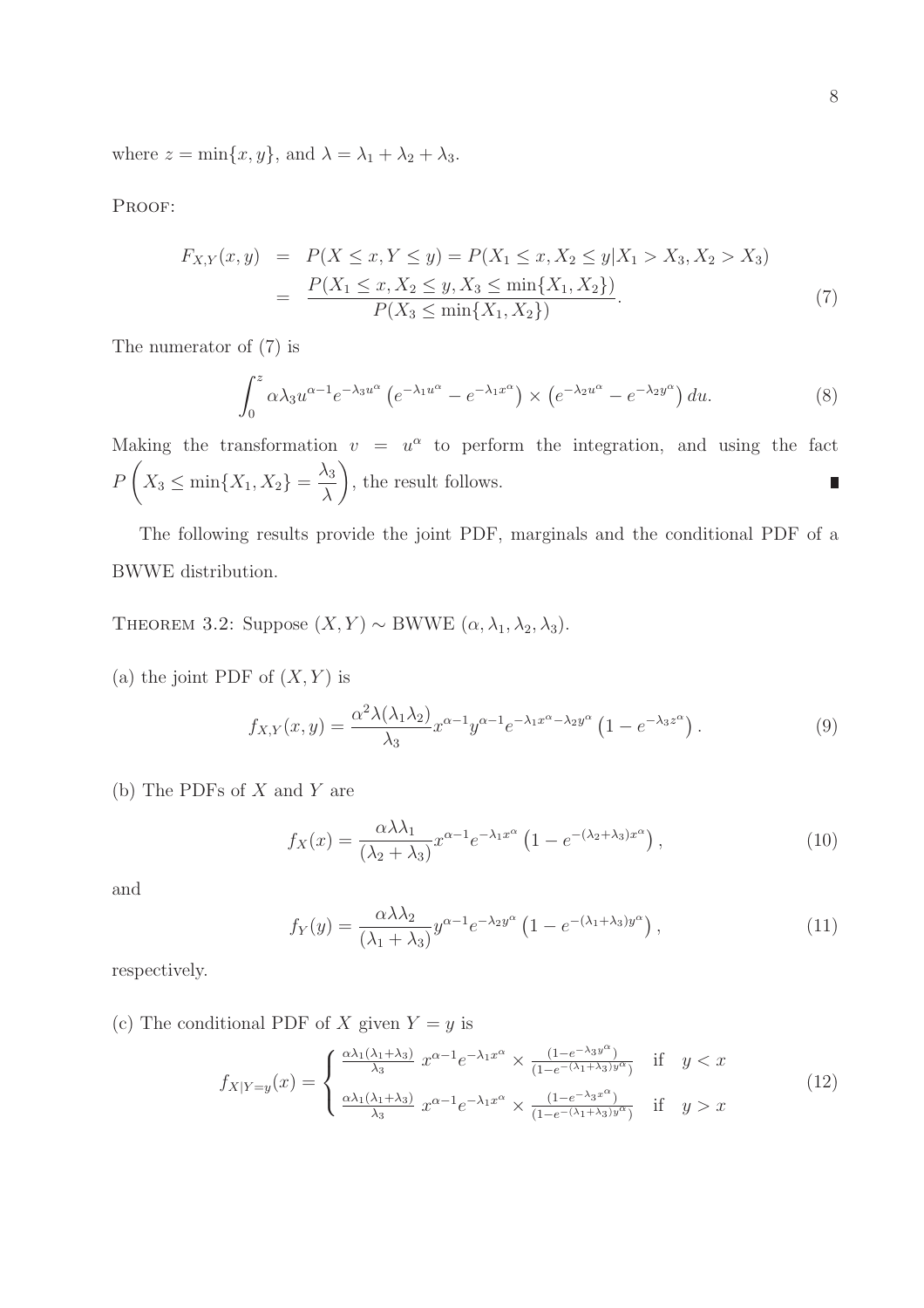In Figure 3 we provide the surface plots of the joint PDF of  $(X, Y)$  for different parameters values. The joint PDF surface of  $(X, Y)$  is either a decreasing or an unimodal shape. The



Figure 3: Surface plots of  $f_{X,Y}(x, y)$  for different values of  $\alpha$ ,  $\lambda_1$ ,  $\lambda_2$  and  $\lambda_3$ . (a)  $\alpha_1 = 2.0$ ,  $\lambda_1 = \lambda_2 = 1, \ \lambda_3 = 2.00, \ (b) \ \alpha_1 = 0.25, \ \lambda_1 = \lambda_2 = 1, \ \lambda_3 = 2.00, \ (c) \ \alpha_1 = \lambda_1 = \lambda_2 = \lambda_3 =$ 2.00, (d)  $\alpha_1 = 2.0, \lambda_1 = \lambda_2 = 1, \lambda_3 = 0.25.$ 

following theorem provides the shape of the joint PDF of a BWWE distribution.

THEOREM 3.3: If  $(X, Y) \sim$  BWW  $(\alpha, \lambda_1, \lambda_2, \lambda_3)$ , then  $f_{X,Y}(x, y)$  is decreasing (unimodal) if  $\alpha \leq$ 2 3  $(\alpha >$ 2  $(\frac{1}{3})$ , for all  $\lambda_1 > 0, \lambda_2 > 0, \lambda_3 > 0$ .

PROOF: See in the Appendix.

Using the joint PDF (9), we can calculate the product raw moment as follows.

$$
E(XY) = \int \int_{xy} xy f_{X,Y}(x,y) dx dy
$$

П

П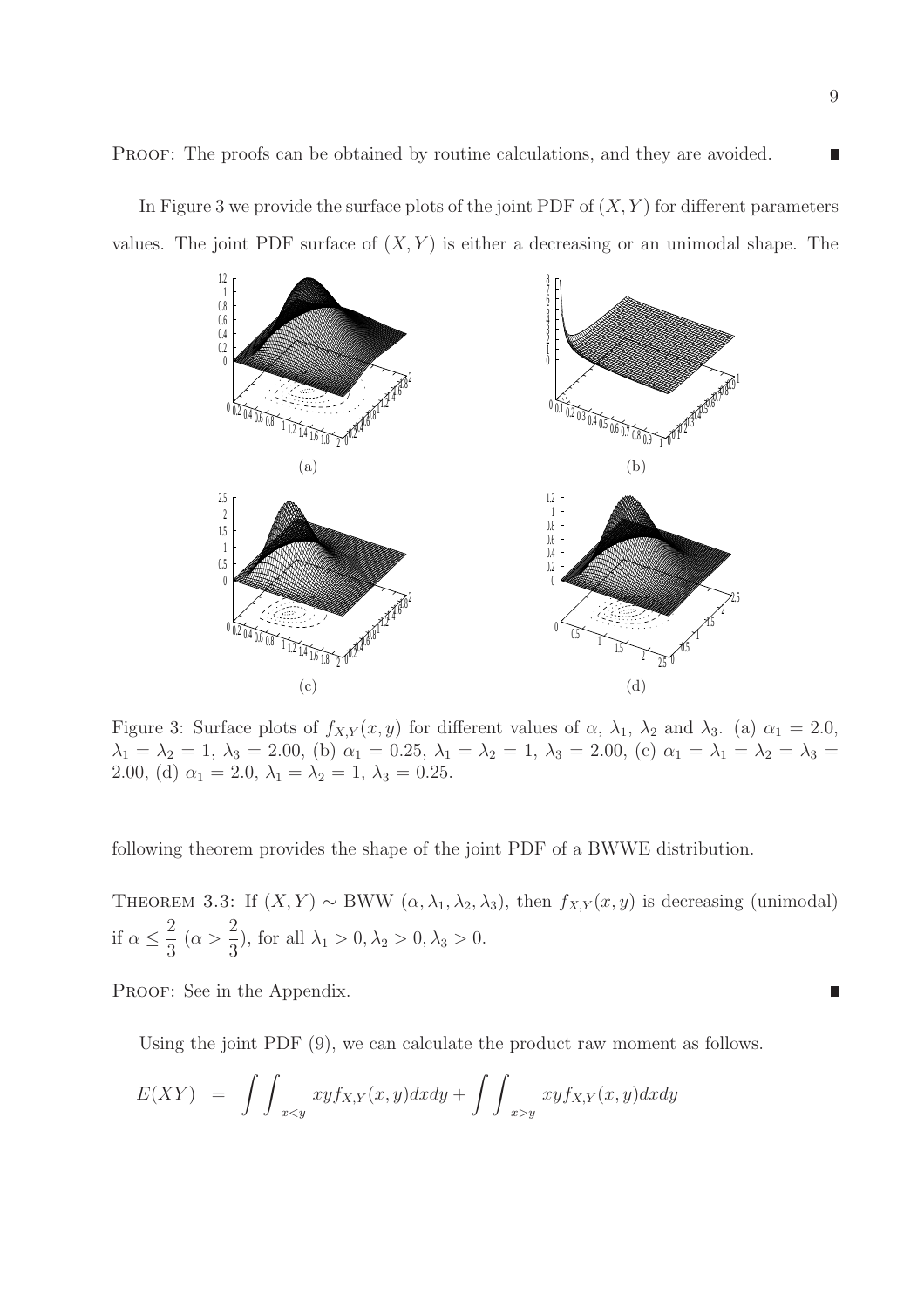$$
= \frac{\lambda \lambda_1 \lambda_2}{\lambda_3} \alpha \left\{ \int_0^\infty y^\alpha e^{-\lambda_2 y^\alpha} \left[ \frac{\gamma (1 + \frac{1}{\alpha}, \lambda_1 y^\alpha)}{\lambda_1^{1 + \frac{1}{\alpha}}} - \frac{\gamma (1 + \frac{1}{\alpha}, (\lambda_1 + \lambda_3) y^\alpha)}{(\lambda_1 + \lambda_3)^{1 + \frac{1}{\alpha}}} \right] dy \right\}
$$
  
+ 
$$
\int_0^\infty x^\alpha e^{-\lambda_1 x^\alpha} \left[ \frac{\gamma (1 + \frac{1}{\alpha}, \lambda_2 x^\alpha)}{\lambda_2^{1 + \frac{1}{\alpha}}} - \frac{\gamma (1 + \frac{1}{\alpha}, (\lambda_2 + \lambda_3) x^\alpha)}{(\lambda_2 + \lambda_3)^{1 + \frac{1}{\alpha}}} \right] dx \right\}
$$
  
= 
$$
\frac{\lambda \lambda_1 \lambda_2}{\lambda_3} \left\{ I(\alpha, \lambda_2, \lambda_1) - I(\alpha, \lambda_2, \lambda_1 + \lambda_3) + I(\alpha, \lambda_1, \lambda_2) - I(\alpha, \lambda_1, \lambda_2 + \lambda_3) \right\}
$$
  

$$
f^z
$$

where  $\gamma(a, z) = \int^z$ 0  $t^{a-1}$   $e^{-t}dt$ ,  $a, z > 0$ , is the lower incomplete gamma function and, for  $\alpha, b, c > 0,$ 

$$
I(\alpha, b, c) = \frac{\alpha}{c^{1+\frac{1}{\alpha}}} \int_0^{\infty} x^{\alpha} e^{-bx^{\alpha}} \gamma \left(1 + \frac{1}{\alpha}, cx^{\alpha}\right) dx
$$
  
\n
$$
= \frac{1}{c^{1+\frac{1}{\alpha}}} \int_0^{\infty} t^{1/\alpha} e^{-bt} \gamma \left(1 + \frac{1}{\alpha}, ct\right) dt
$$
  
\n
$$
= \frac{\Gamma(2+\frac{2}{\alpha})}{(1+\frac{1}{\alpha})(b+c)^{2+\frac{2}{\alpha}}} {}_2F_1\left(2 + \frac{2}{\alpha}, 2 + \frac{2}{\alpha}; 2 + \frac{1}{\alpha}; \frac{c}{b+c}\right),
$$

where

$$
{}_2F_1(a,b;c;z) = \sum_{n=0}^{\infty} \frac{(a)_n (b)_n}{(c)_n} \frac{z^n}{n!}, \qquad |z| < 1, \quad (a)_0 = 1, \ (a)_n = a(a+1)\dots(a+n-1),
$$

is the hypergeometric function, see Erdélyi  $[4]$ , p. 308.

In Figure 4 we provide the correlation coefficient of X and Y for different values of  $\alpha$  and  $\lambda_3$ , when  $\lambda_1 = 1$  and  $\lambda_2 = 1$ . For each  $\lambda_3$ , as  $\alpha$  increases correlation coefficient increases, and for fixed  $\alpha$ , as  $\lambda_3$  increases the correlation coefficient decreases.

Now we discuss how a random sample can be generated from the BWWE distribution. It is possible to generate random sample from a BWWE distribution using the acceptance rejection principle. To avoid that the following representation of the BWWE may be used.

THEOREM 3.4:  $(X, Y) \sim$  BWWE  $(\alpha, \lambda_1, \lambda_2, \lambda_3)$  if and only if

$$
X^{\alpha} \stackrel{d}{=} U_1 + V, \quad \text{and} \quad Y^{\alpha} \stackrel{d}{=} U_2 + V,
$$
 (13)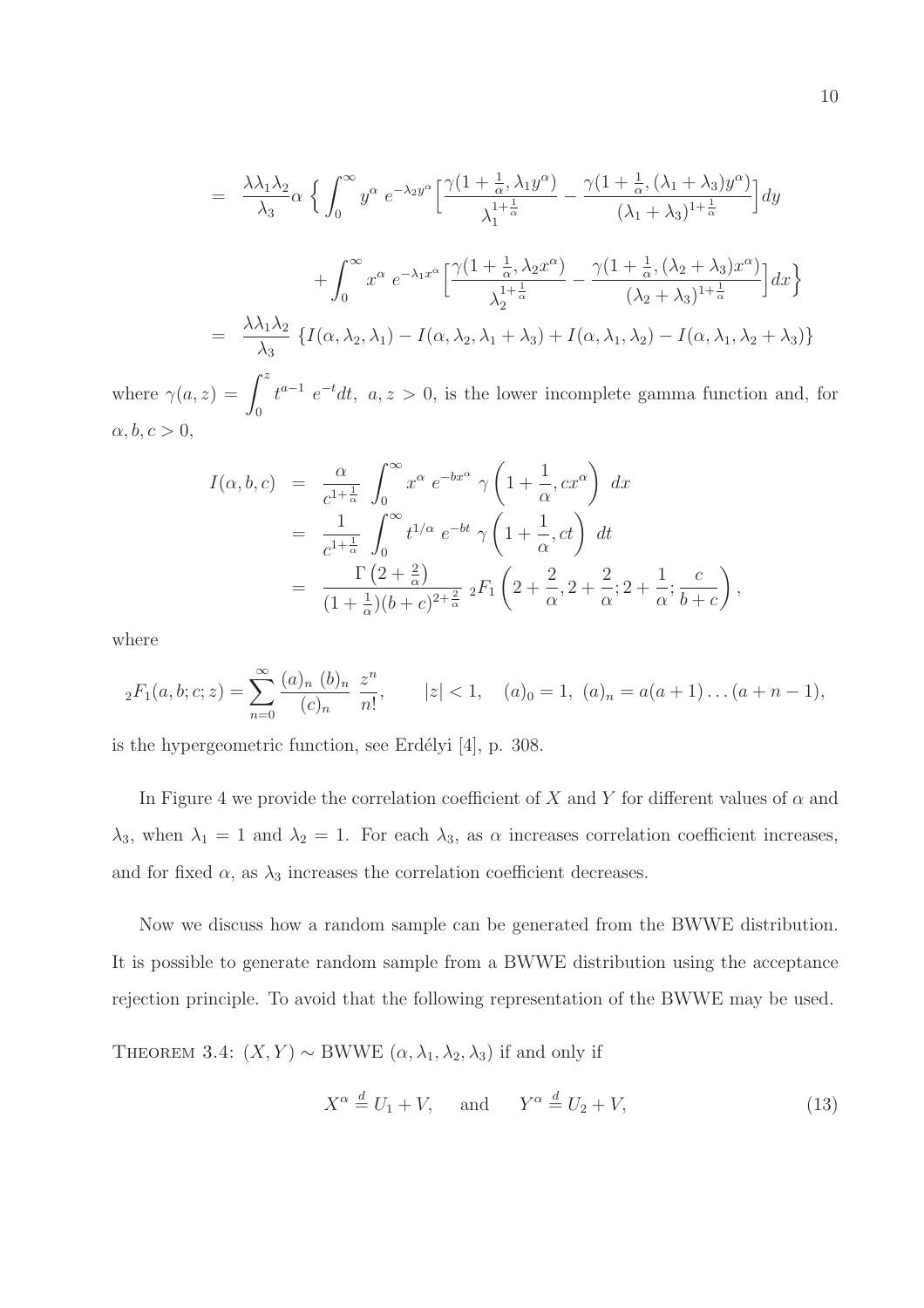

Figure 4: Correlation coefficient between X and Y for different values of  $\alpha$  and  $\lambda_3$  when  $\lambda_1$ = 1,  $\lambda_2$  = 1: (a)  $\lambda_3$  = 2.0 (b)  $\lambda_3$  = 3.0, (c)  $\lambda_3$  = 4.0, (d)  $\lambda_3$  = 5.0.

where  $U_1, U_2$  and V are independent exponential random variables with means  $\frac{1}{1}$  $\lambda_1$ , 1  $\lambda_2$ and 1 λ , respectively.

PROOF: Using (9), the joint PDF of X and Y, the joint moment generating function of  $X^{\alpha}$ and  $Y^{\alpha}$  can be easily obtained for  $|t_1| < \lambda_1$  and  $|t_2| < \lambda_2$ , as

$$
M_{X^{\alpha}, Y^{\alpha}}(t_1, t_2) = \left(1 - \frac{t_1}{\lambda_1}\right)^{-1} \left(1 - \frac{t_2}{\lambda_2}\right)^{-1} \left(1 - \frac{t_1 + t_2}{\lambda}\right)^{-1}.
$$

Hence the result follows immediately.

It is clear that using Theorem 3.4, the BWWE random deviates can be generated from independent exponential random deviates directly. Moreover, Theorem 3.4 is a characterization of the BWWE distribution. Several structural properties of a BWWE can be obtained using Theorem 3.4. Using Theorem 3.4, it immediately follows that if  $(X, Y)$  is same as defined in Theorem 3.4, the stress strength parameter  $R = P(X \le Y)$  can be easily obtained as

$$
R = P(X < Y) = P(X^{\alpha} < Y^{\alpha}) = P(U_1 < U_2) = \frac{\lambda_1}{\lambda_1 + \lambda_2}.
$$

Now we study some of the stochastic monotonicity and dependence properties.

Π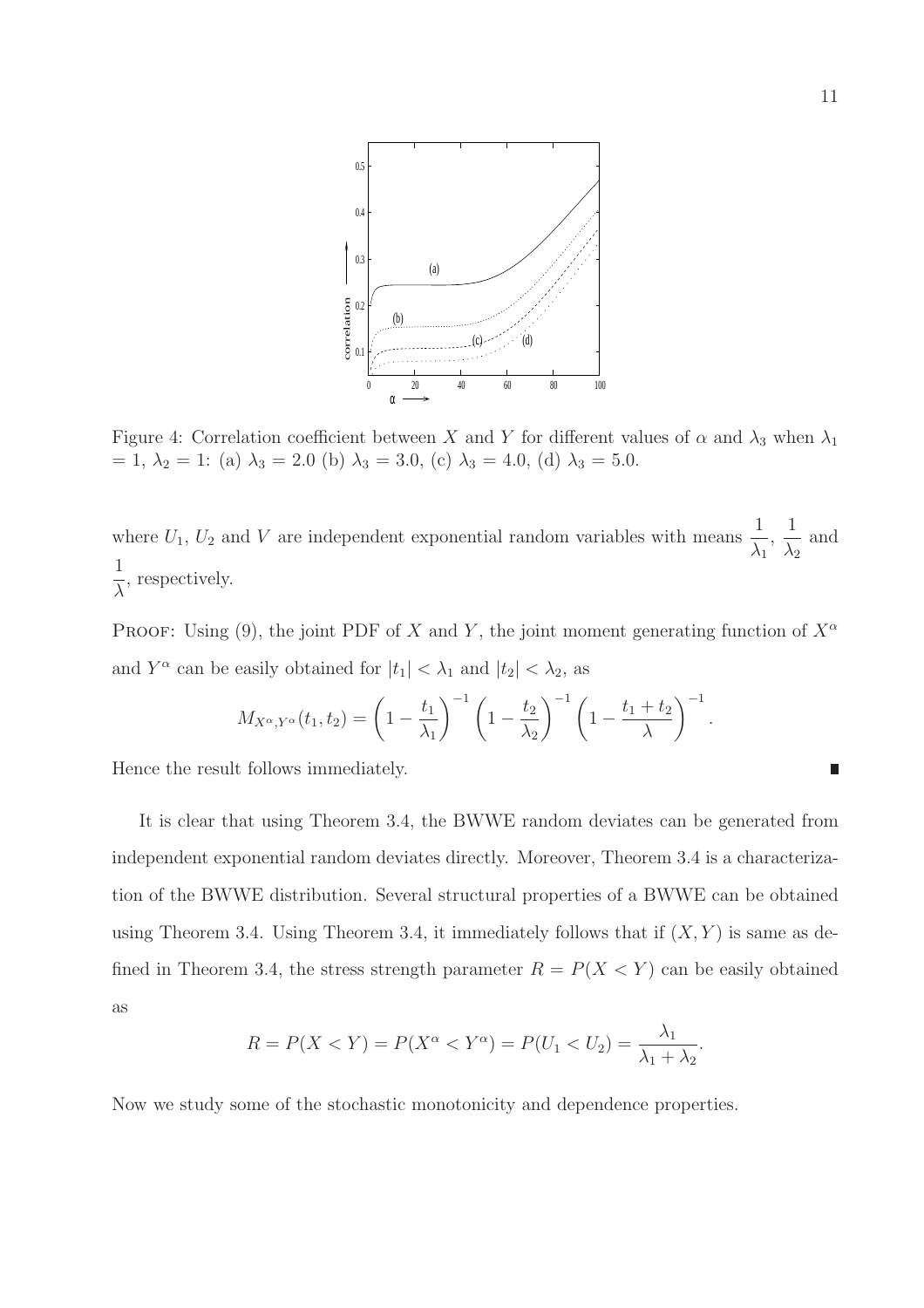THEOREM 3.5: Suppose  $(X, Y) \sim BWWE(\alpha, \lambda_1, \lambda_2, \lambda_3)$ , then for all values of  $\alpha > 0, \lambda_1 >$  $0, \lambda_2 > 0, \lambda_3 > 0, X(Y)$  is neither stochastically increasing or decreasing in Y  $(X)$ .

PROOF: X is stochastically increasing (decreasing) in Y, if  $P(X > x|Y = y)$  is a nondecreasing (non-increasing) function of y for all x, see Shaked [12]. From Theorem 3.2 (c), we obtain

$$
P(X > x | Y = y) = \begin{cases} g_1(x) \frac{(1 - e^{-\lambda_3 y^{\alpha}})}{(1 - e^{-(\lambda_1 + \lambda_3)y^{\alpha}})} & \text{if } y < x \\ g_2(x) \frac{1}{(1 - e^{-(\lambda_1 + \lambda_3)y^{\alpha}})} & \text{if } y > x. \end{cases}
$$
(14)

Here  $g_1(\cdot)$  and  $g_2(\cdot)$  are functions of x only. For any fixed x, since  $(1-e^{-\lambda_3 y^{\alpha}})$  $(1 - e^{-(\lambda_1 + \lambda_3)y^{\alpha}})$ is an increasing and  $\frac{1}{(1-\frac{1}{1-\alpha})}$  $\frac{1}{(1 - e^{-(\lambda_1 + \lambda_3)y^{\alpha}})}$  is a decreasing function of y, for all  $\alpha > 0$ ,  $\lambda_1 > 0$  and  $\lambda_3 > 0$ , the result follows.

THEOREM 3.6: Suppose  $(X, Y) \sim BWWE(\alpha, \lambda_1, \lambda_2, \lambda_3)$ , then  $(X, Y)$  has total positivity of order two  $(TP_2)$  property.

PROOF: Note that  $(X, Y)$  has TP<sub>2</sub> property if and only if for any  $t_{11}, t_{12}, t_{21}, t_{22}$ , whenever  $0 < t_{11} < t_{12}$  and  $0 < t_{21} < t_{22}$ , we have

$$
f_{X,Y}(t_{11}, t_{21})f_{X,Y}(t_{12}, t_{22}) - f_{X,Y}(t_{12}, t_{21})f_{X,Y}(t_{11}, t_{22}) \ge 0.
$$
 (15)

Now we will consider all the cases separately. For example if  $t_{11} < t_{21} < t_{12} < t_{22}$ , then left side of (15) becomes

$$
e^{-\lambda_3 t_{21}^{\alpha}} - e^{-\lambda_3 t_{12}^{\alpha}}.
$$
\n(16)

Since  $t_{21} < t_{12}$ , (16) is true. Similarly, it can be proved other cases also.

The distribution of minimum and maximum of two random variables, say  $X$  and  $Y$ , play an important role in various statistical applications. For example in the competing risks problems when the item can fail by two failures only, one observes only  $T_1 = \min\{X, Y\}$ , not both  $X$  and  $Y$ . In the reliability studies, when the components are arranged in a series system, only  $T_1 = \min\{X, Y\}$  is observed. Similarly, in the complementary risks analysis, or

П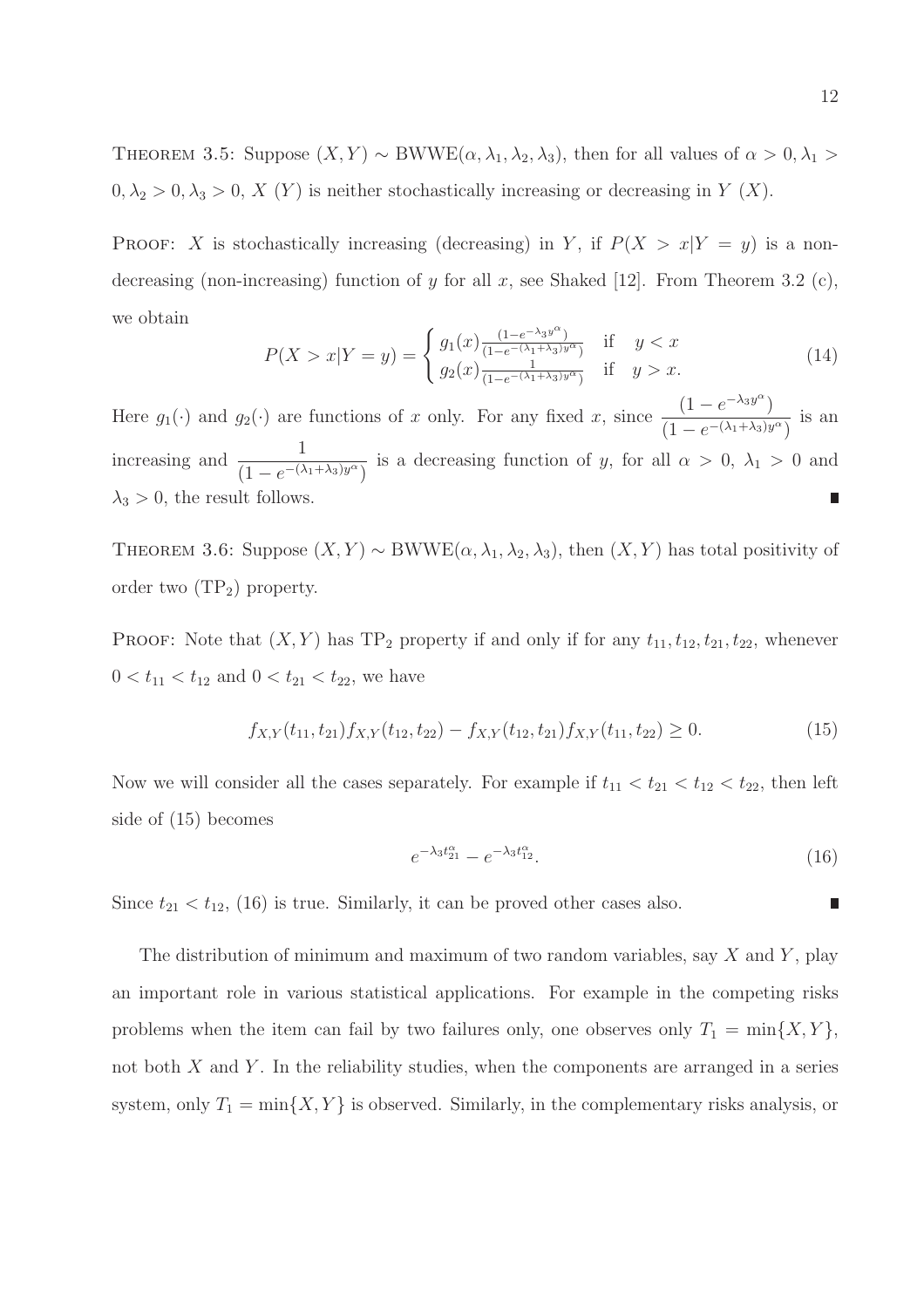when the components are arranged in parallel, one observes only  $T_2 = \max\{X, Y\}$ . If X and Y are independent and identically distributed random variables,  $T_1$  and  $T_2$  represent the two order statistics in a random sample of size 2. In practice, the independent assumptions may not very reasonable. Now we study different properties of  $T_1$  and  $T_2$ , when  $(X, Y)$  follows BWWE.

THEOREM 3.7: Suppose  $(X, Y) \sim BWWE(\alpha, \lambda_1, \lambda_2, \lambda_3)$ .

(a) If  $T_1 = \min\{X, Y\}$ , then  $T_1$  has  $WWE\left(\alpha, \frac{\lambda_3}{\lambda_1 + \lambda_2}, (\lambda_1 + \lambda_2)\right)$  distribution with the following PDF;

$$
f_{T_1}(x) = \frac{\alpha \lambda (\lambda_1 + \lambda_2)}{\lambda_3} x^{\alpha - 1} e^{-(\lambda_1 + \lambda_2)x^{\alpha}} \left(1 - e^{-\lambda_3 x^{\alpha}}\right); \quad x > 0.
$$
 (17)

(b) If  $T_2 = \max\{X, Y\}$ , then the PDF of  $T_2$  is

$$
f_{T_2}(x) = c_1 f_{WE}(x; \alpha, \lambda) + c_2 f_{WE}(x; \alpha, \lambda_1) + c_3 f_{WE}(x; \alpha, \lambda_2) - c_4 f_{WE}(x; \alpha, (\lambda_1 + \lambda_2))
$$
(18)

here

$$
c_2 = \frac{\lambda}{\lambda_2 + \lambda_3}
$$
,  $c_3 = \frac{\lambda}{\lambda_1 + \lambda_3}$ ,  $c_4 = \frac{\lambda}{\lambda_3}$ ,  $c_1 = 1 - c_2 - c_3 + c_4$ .

and  $f_{WE}(\cdot)$  is the Weibull PDF as defined in (3).

PROOF:

(a) Since

$$
T_1 = \min\{X, Y\} \Rightarrow T_1^{\alpha} = \min\{X^{\alpha}, Y^{\alpha}\} = \min\{U_1, U_2\} + V.
$$

Here  $U_1$ ,  $U_2$  and V are same as defined in Theorem 3.3. Since  $U_1$  and  $U_2$  are independent,  $min{U_1, U_2}$  has exponential distribution with mean  $1/(\lambda_1 + \lambda_2)$ . Since V is also exponential it follows that  $T_1$  has WWE distribution. The PDF of  $T_1$  can be obtained using the moment generating function.

(b) Note that using Theorem 3.1 and properly arranging the terms,  $P(T_2 \leq x)$  can be written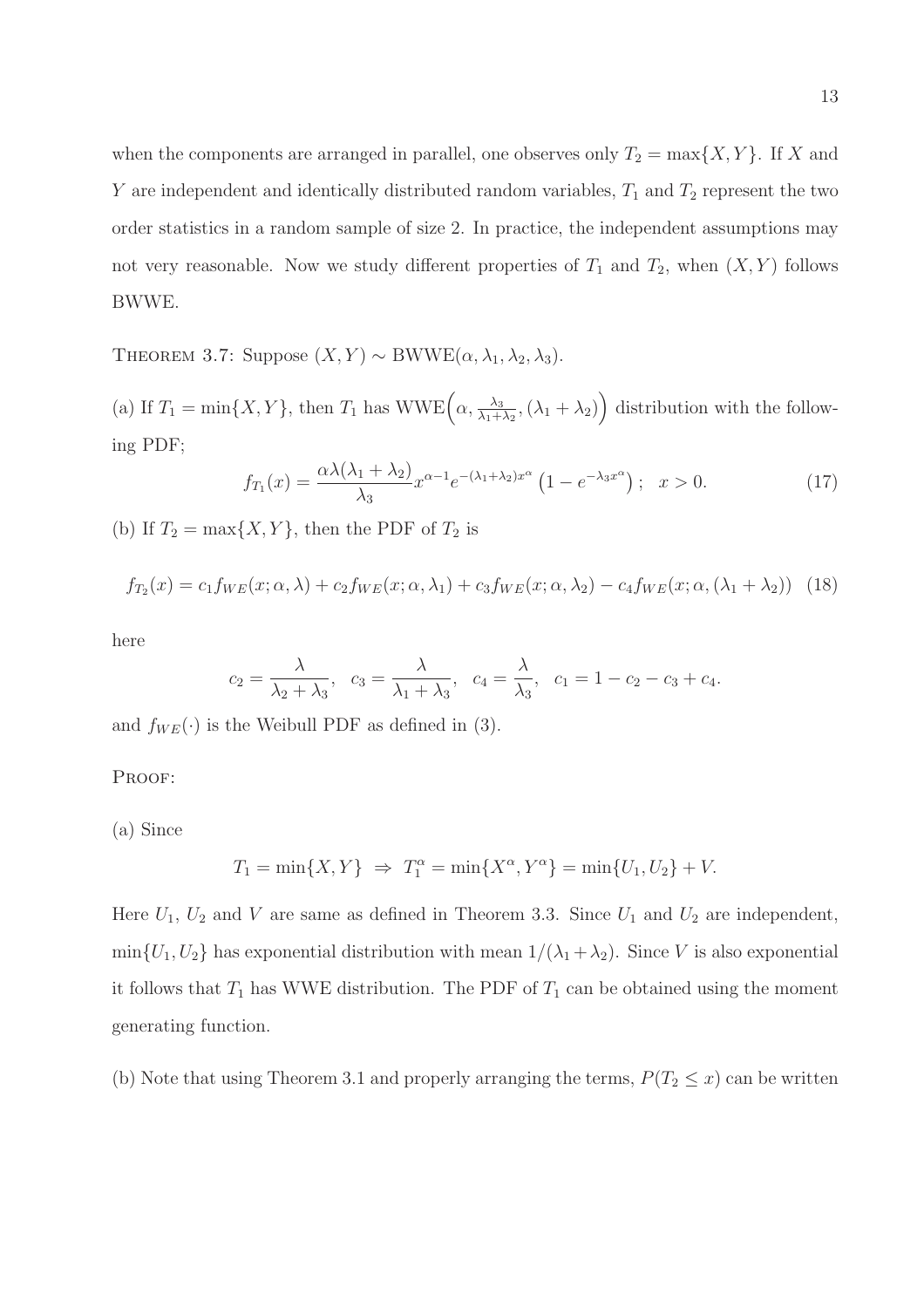as follows;

$$
F_{T_2}(x) = P(T_2 \le x) = P(X \le x, Y \le x)
$$
  
=  $1 - c_1 e^{-\lambda x^{\alpha}} - c_2 e^{-\lambda_1 x^{\alpha}} - c_3 e^{-\lambda_2 x^{\alpha}} + c_4 e^{-(\lambda_1 + \lambda_2)x^{\alpha}}.$ 

Hence, the result can be easily obtained by taking  $\frac{d}{d\theta}$  $\frac{d}{dx}F_{X,Y}(x,x).$ 

## 4 Multivariate Weighted Weibull Distribution

In this section we introduce the the multivariate weighted Weibull (MWWE) distribution using the same idea as the BWWE model. Suppose  $U_1 \sim \text{WE}(\alpha, \lambda_1), \dots, U_p \sim \text{WE}(\alpha, \lambda_p)$ , and  $V \sim \text{WE}(\alpha, \lambda_{p+1})$ , and they are independently distributed. Then we define the MWWE as follows:

DEFINITION: Define  $X_1 = U_1, \dots, X_p = U_p$ , if  $\min\{U_1, \dots, U_p\} \geq V$ , where  $U_1, \dots, U_p, V$  are same as defined above. The random vector  $(X_1, \dots, X_p)$  is said to have MWWE distribution with parameters  $\alpha, \lambda_1, \dots, \lambda_{p+1}$ , and it will be denoted by MWWE( $\alpha, \lambda_1, \dots, \lambda_{p+1}$ ).

To provide the distribution function of a MWWE, we need the following notations.

$$
I = \{1, \dots, p\}, \quad A_{i_1, \dots, i_j} = \{i_1, \dots, i_j\} \subset I, \quad A_{i_1, \dots, i_j}^c = I \setminus A_{i_1, \dots, i_j}, \quad \lambda = \sum_{k=1}^{p+1} \lambda_k. \tag{19}
$$

The joint CDF and the joint PDF are provided in the following theorem.

THEOREM 4.1 Suppose  $\mathbf{X} = (X_1, \dots, X_p) \sim \text{MWWE}(\alpha, \lambda_1, \dots, \lambda_{p+1}).$ 

(a) The joint CDF of  $\mathbf{X} = (X_1, \dots, X_p)$  for  $z = \min\{x_1, \dots, x_p\}$ , is

$$
P(X_1 \le x_1, \dots, X_p \le x_p) = F_{\mathbf{X}}(x_1, \dots, x_p)
$$
  
=  $\lambda \sum_{j=0}^p \sum_{1 \le i_1 < \dots < i_j \le p} \frac{(-1)^{p-j} e^{-\sum_{k \in A_{i_1, \dots, i_j}} (\lambda_k x_k^{\alpha})}}{\lambda_{p+1} + \sum_{k \in A_{i_1, \dots, i_j}} \lambda_k} \left(1 - e^{-z^{\alpha} \sum_{k \in A_{i_1, \dots, i_j}} \lambda_k}\right),$ 

for  $x_1 > 0, \dots, x_p > 0$ , when  $\lambda = \lambda_1 + \dots + \lambda_{p+1}$ , and  $z = \min\{x_1, \dots, x_p\}$ .

П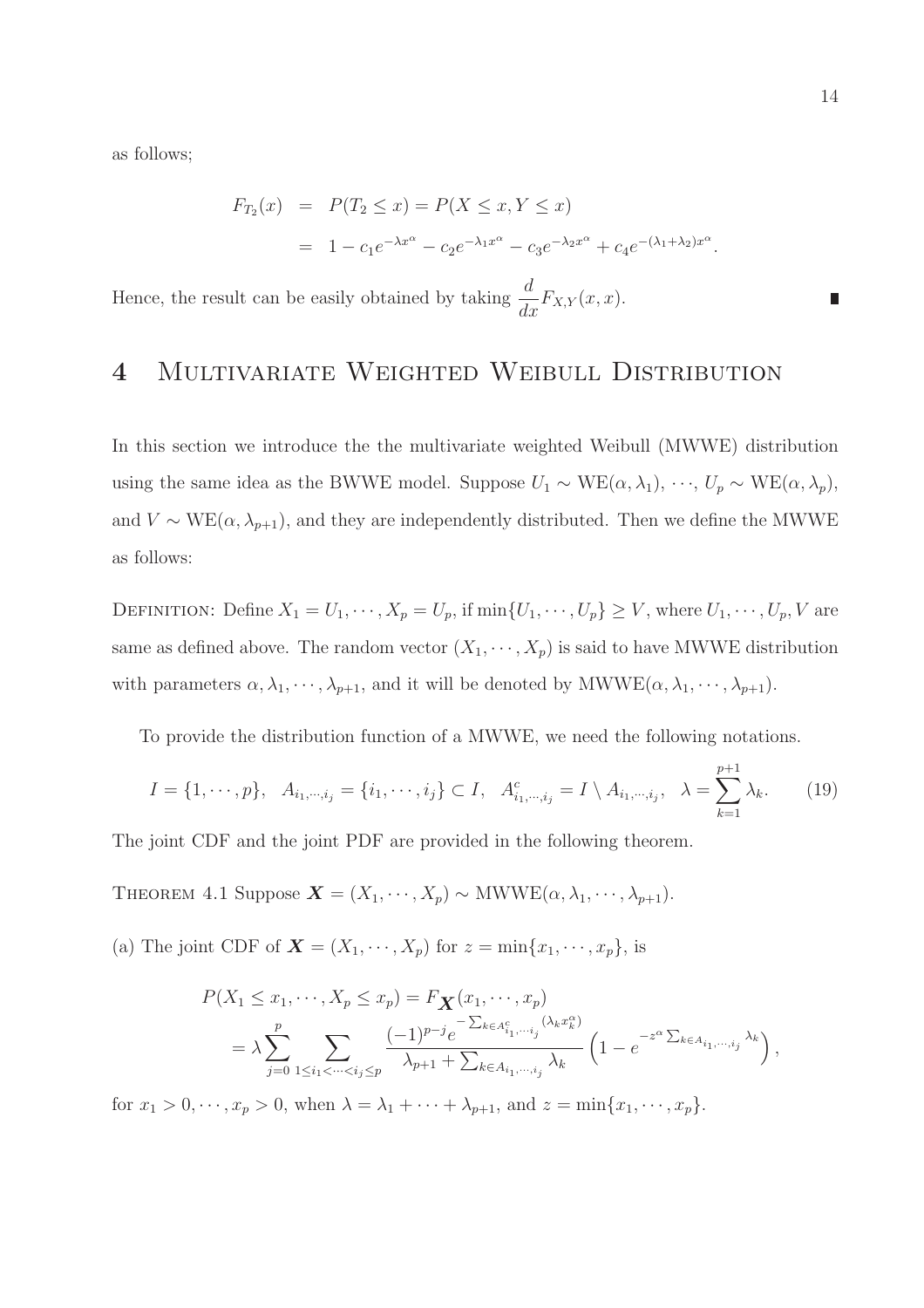(b) The joint PDF of  $\mathbf{X} = (X_1, \dots, X_p)$  is

$$
f_{\mathbf{X}}(x_1,\cdots,x_p) = \frac{\alpha^p \lambda}{\lambda_{p+1}} \prod_{j=1}^p \left\{ \lambda_j x_j^{\alpha-1} e^{-\lambda_j x_j^{\alpha}} \right\} \left( 1 - e^{-\lambda_{p+1} z^{\alpha}} \right),\tag{20}
$$

for  $x_1 > 0, \dots, x_p > 0$ , when  $\lambda = \lambda_1 + \dots + \lambda_{p+1}$ , and  $z = \min\{x_1, \dots, x_p\}$ .

PROOF OF THEOREM 4.1 (a)

$$
P(X_1 \le x_1, \dots, X_p \le x_p) = P(U_1 \le x_1, \dots, U_p \le x_p | V < \min\{U_1, \dots, U_p\})
$$
\n
$$
= \frac{P(U_1 \le u_1, \dots, U_p \le u_p, V \le \min\{U_1, \dots, U_p\})}{P(V \le \min\{U_1, \dots, U_p\})}.
$$
\n(21)

The denominator of (21) is  $\frac{\lambda_{p+1}}{\lambda_p}$ λ , and the numerator can be written as

$$
\int_0^z \alpha \lambda_{p+1} u^{\alpha-1} e^{-\lambda_{p+1} u^{\alpha}} \left( e^{-\lambda_1 u^{\alpha}} - e^{-\lambda_1 x_1^{\alpha}} \right) \cdots \left( e^{-\lambda_p u^{\alpha}} - e^{-\lambda_1 x_p^{\alpha}} \right) du. \tag{22}
$$

Making the transformation  $v = u^{\alpha}$ , in (22), we can write (21) as

$$
\lambda \int_0^{z^{\alpha}} e^{-\lambda_{p+1}v} \prod_{k=1}^p \left( e^{-\lambda_k v} - e^{-\lambda_k x_p^{\alpha}} \right) dv.
$$
 (23)

Now the result follows by expanding

$$
\prod_{k=1}^{p} \left( e^{-\lambda_k v} - e^{-\lambda_k x_p^{\alpha}} \right) = \sum_{j=0}^{p} \sum_{1 \le i_1 < \dots < i_j \le p} (-1)^{p-j} e^{-\sum_{k \in A_{i_1, \dots, i_j}^c} (\lambda_k x_k^{\alpha})} e^{-v \sum_{k \in A_{i_1, \dots, i_j}} \lambda_k}, \quad (24)
$$

and performing the integration.

PROOF OF THEOREM 4.1 (b) The joint PDF of  $\mathbf{X} = (X_1, \dots, X_p)$  can be obtained as

$$
f_{\mathbf{X}}(x_1,\dots,x_p) = \frac{\partial^p}{\partial x_1 \cdots \partial x_p} F_{X_1,\dots,X_p}(x_1,\dots,x_p). \tag{25}
$$

From (23), it is clear that if  $z = x_1$ , then

$$
\frac{\partial^p}{\partial x_1 \cdots \partial x_p} F_{\mathbf{X}}(x_1, \cdots, x_p) = (-1)^p \frac{\partial^p}{\partial x_1 \cdots \partial x_p} \lambda e^{-\sum_{k=1}^p \lambda_k x_k^{\alpha}} \int_0^{x_1^{\alpha}} e^{-\lambda_{p+1} v} dv.
$$
  
+  $(-1)^{p-1} \frac{\partial^p}{\partial x_1 \cdots \partial x_p} \lambda e^{-\sum_{k=2}^p \lambda_k x_k^{\alpha}} \int_0^{x_1^{\alpha}} e^{-(\lambda_1 + \lambda_{p+1}) v} dv.$   
=  $(-1)^p \frac{\lambda}{\lambda_{p+1}} \frac{\partial^p}{\partial x_1 \cdots \partial x_p} e^{-\sum_{k=1}^p \lambda_k x_k^{\alpha}} (1 - e^{-\lambda_{p+1} x_1^{\alpha}})$   
+  $(-1)^{p-1} \frac{\lambda}{\lambda_1 + \lambda_{p+1}} \frac{\partial^p}{\partial x_1 \cdots \partial x_p} e^{-\sum_{k=2}^p \lambda_k x_k^{\alpha}} (1 - e^{-(\lambda_1 + \lambda_{p+1}) x_1^{\alpha}}).$  (26)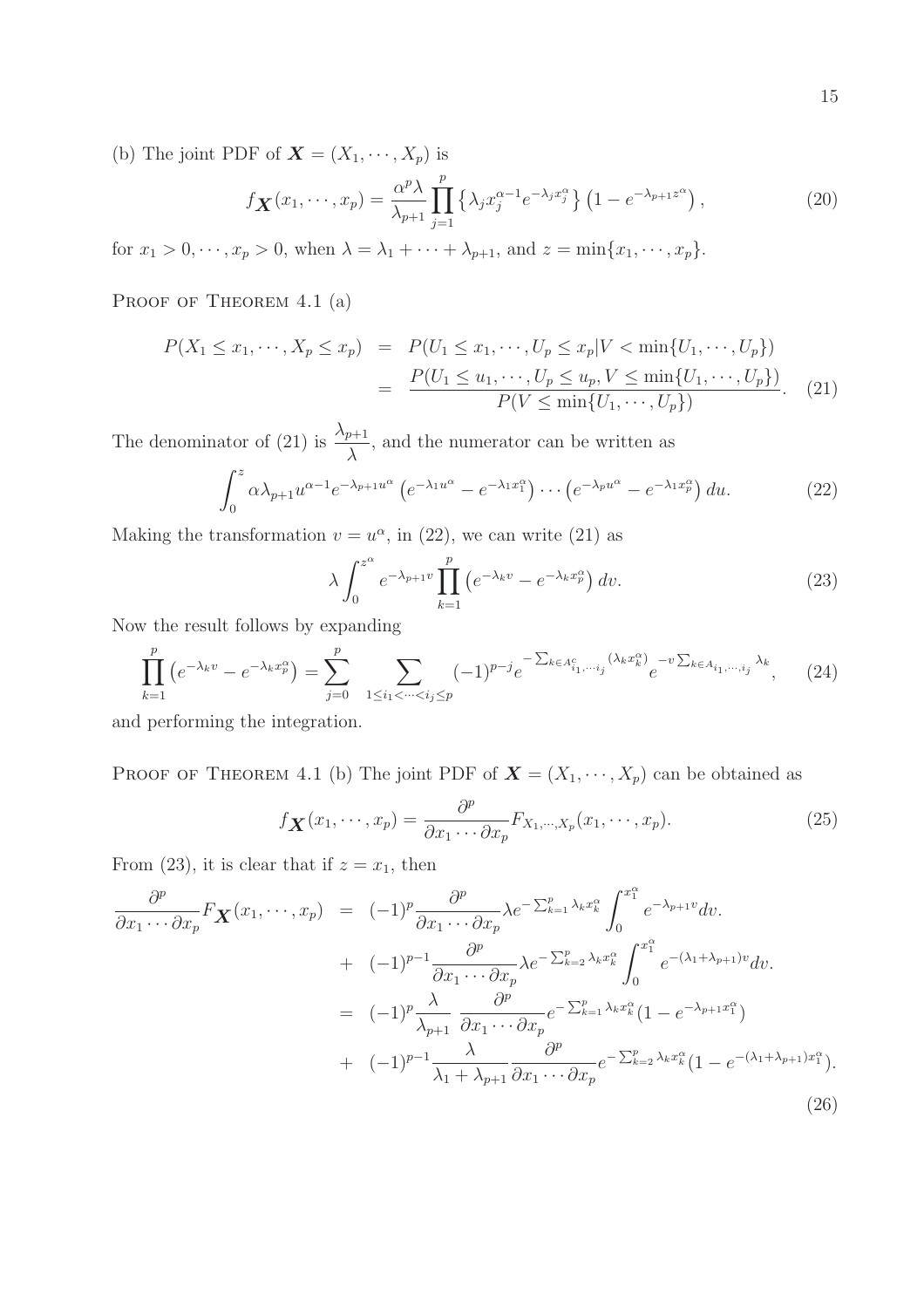The right hand side of (26) can be written as

$$
\frac{\lambda}{\lambda_{p+1}} \alpha^p \prod_{k=1}^p \left\{ \lambda_k x_k^{\alpha-1} e^{-\lambda_k x_k^{\alpha}} \right\} - \frac{\lambda}{\lambda_{p+1}} \alpha^p (\lambda_1 + \lambda_{p+1}) x_1^{\alpha_1} e^{-(\lambda_1 + \lambda_{p+1}) x_1^{\alpha}} \prod_{k=2}^p \left\{ \lambda_k x_k^{\alpha-1} e^{-\lambda_k x_k^{\alpha}} \right\} + \lambda \alpha^p x_1^{\alpha_1} e^{-(\lambda_1 + \lambda_{p+1}) x_1^{\alpha}} \prod_{k=2}^p \left\{ \lambda_k x_k^{\alpha-1} e^{-\lambda_k x_k^{\alpha}} \right\}.
$$
\n(27)

Note that (27) can be written as

$$
\frac{\lambda}{\lambda_{p+1}} \alpha^p \prod_{k=1}^p \left\{ \lambda_k x_k^{\alpha-1} e^{-\lambda_k x_k^{\alpha}} \right\} \left( 1 - e^{-\lambda_{p+1} x_1^{\alpha}} \right) = \frac{\lambda}{\lambda_{p+1}} \alpha^p \prod_{k=1}^p \left\{ \lambda_k x_k^{\alpha-1} e^{-\lambda_k x_k^{\alpha}} \right\} \left( 1 - e^{-\lambda_{p+1} z^{\alpha}} \right). \tag{28}
$$

Similarly, it can be shown if  $z = x_2, \dots, x_p$ , and the result follows.

It can be shown that the moment generating function of  $X_1^{\alpha}, \dots, X_p^{\alpha}$ , for  $|t_1| < \lambda_1, \dots,$  $|t_p| < \lambda_p$ , is

$$
M_{X_1^{\alpha},\cdots,X_p^{\alpha}}(t_1,\cdots,t_p) = \left(1 - \frac{t_1}{\lambda_1}\right)^{-1} \cdots \left(1 - \frac{t_p}{\lambda_p}\right)^{-1} \left(1 - \frac{\sum_{k=1}^p t_k}{\lambda}\right)^{-1}.
$$
 (29)

Clearly, (29) can be used quite effectively for generating MWWE random deviates, because from (29) it easily follows that

$$
X_1^{\alpha} \stackrel{d}{=} U_1 + V, \cdots, X_p^{\alpha} \stackrel{d}{=} U_p + V. \tag{30}
$$

 $U_1, \dots, U_P$  and V are independent exponential random variables with means  $\frac{1}{\sqrt{2}}$  $\lambda_1$  $, \ldots,$ 1  $\lambda_p$ , 1 λ respectively. It is immediate from the moment generating function (29) that if  $(X_1, \dots, X_p) \sim$ MMWE $(\alpha, \lambda_1, \dots, \lambda_{p+1})$ , then for  $q < p$ ,  $(X_1, \dots, X_q) \sim \text{MMWE}(\alpha, \lambda_1, \dots, \lambda_q, \widetilde{\lambda}_{q+1})$ , where  $\widetilde{\lambda}_{q+1} = (\lambda_{q+1} + \cdots + \lambda_{p+1}).$ 

Now we provide the distributions of the minimum and the maximum of  $X_1, \dots, X_p$ , for some particular cases.

THEOREM 4.2: Suppose  $(X_1, \dots, X_p) \sim \text{MWWE}(\alpha, \lambda_1, \dots, \lambda_{p+1}).$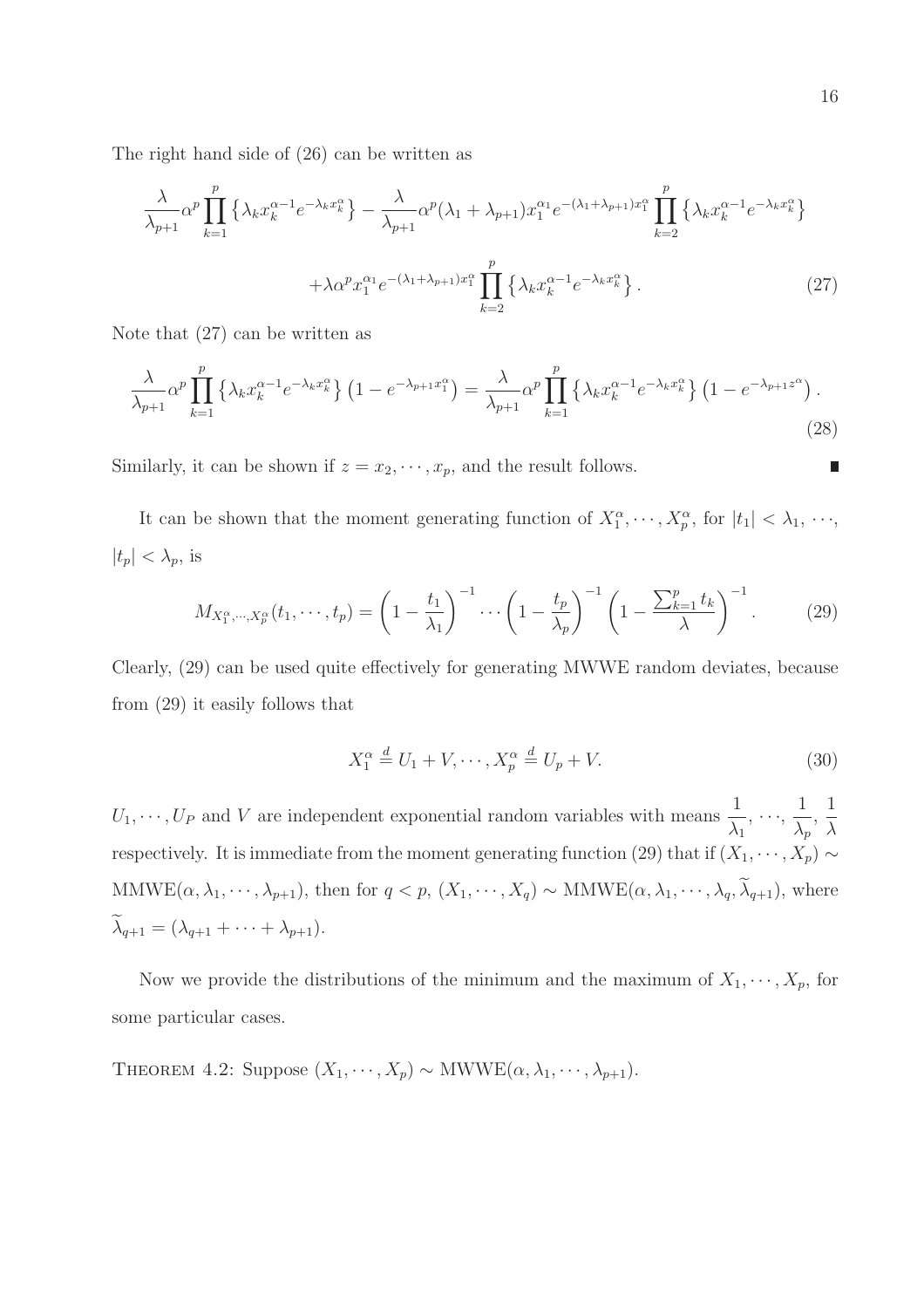(a) If  $T_1 = \min\{X_1, \dots, X_p\}$ , then  $T_1$  has the WWE $\left(\alpha, \frac{\lambda_{p+1}}{\sum_{j=1}^p \lambda_j}, \sum_{j=1}^p \lambda_j\right)$  distribution with the following PDF for  $x > 0$ ;

$$
f_{T_1}(x) = \frac{\alpha \lambda (\sum_{j=1}^p \lambda_j)}{\lambda_{p+1}} x^{\alpha - 1} e^{-x^{\alpha} \sum_{j=1}^p \lambda_j} \left( 1 - e^{-\lambda_{p+1} x^{\alpha}} \right)
$$
(31)

(b) If  $T_p = \max\{X_1, \dots, X_p\}$ , and  $\lambda_1 = \dots = \lambda_p = \theta$ ,  $\lambda_{p+1} = \beta$ , then the PDF of  $T_p$  for  $x > 0$ , is as follows;

$$
f_{T_p}(x) = \alpha x^{\alpha - 1} p \theta(p\theta + \beta) \sum_{j=0}^{p-1} {p-1 \choose j} (-1)^{p-1-j} \frac{(1 - e^{-(\theta - 2 + p - j)x^{\alpha}})}{(\theta - 2 + p - j)}.
$$
 (32)

PROOF OF THEOREM 4.2 (a): It mainly follows from the representation  $(30)$ .

PROOF OF THEOREM 4.2 (b): Using  $(30)$ , we obtain

$$
T_p^{\alpha} = \max\{X_1^{\alpha}, \cdots, X_p^{\alpha}\} = \max\{U_1, \cdots, U_p\} + V = W + V
$$
 (33)

Note that  $W$  has a generalized exponential distribution (see Gupta and Kundu [5]) with the PDF

$$
f_W(w) = p\theta e^{-\theta w} \left( 1 - e^{-\theta w} \right)^{p-1}; \quad w > 0.
$$
 (34)

Therefore, the PDF of  $W + V = T_p^{\alpha}$  can be obtained as

$$
f_{W+V}(y) = p\theta(p\theta + \beta)e^{-(p\theta + \beta)y} \int_0^y e^{-(\theta - 1)x} (1 - e^{-\theta x})^{p-1} dx.
$$
 (35)

Since p is an integer, making the binomial expansion of  $(1 - e^{-\theta x})^{p-1}$ , and using the transformation  $(W + V)^{1/\alpha}$ , the result follows.  $\overline{\phantom{a}}$ 

THEOREM 4.3: Suppose  $\mathbf{X} = (X_1, \dots, X_p) \sim \text{MWWE}(\alpha, \lambda_1, \dots, \lambda_{p+1}),$  the joint PDF of  $\mathbf{X} = (X_1, \dots, X_p)$  has the multivariate total positivity of order two (MTP<sub>2</sub>) property.

PROOF: Recall that a random vector  $(X_1, \dots, X_p)$  has the MTP<sub>2</sub> property if the joint PDF of  $(X_1, \dots, X_p)$  satisfies the following;

$$
f_{\mathbf{X}}(x_1,\dots,x_p)f_{\mathbf{X}}(y_1,\dots,y_p) \le f_{\mathbf{X}}(x_1 \vee y_1,\dots,x_p \vee y_p)f_{\mathbf{X}}(x_1 \wedge y_1,\dots,x_p \wedge y_p), \quad (36)
$$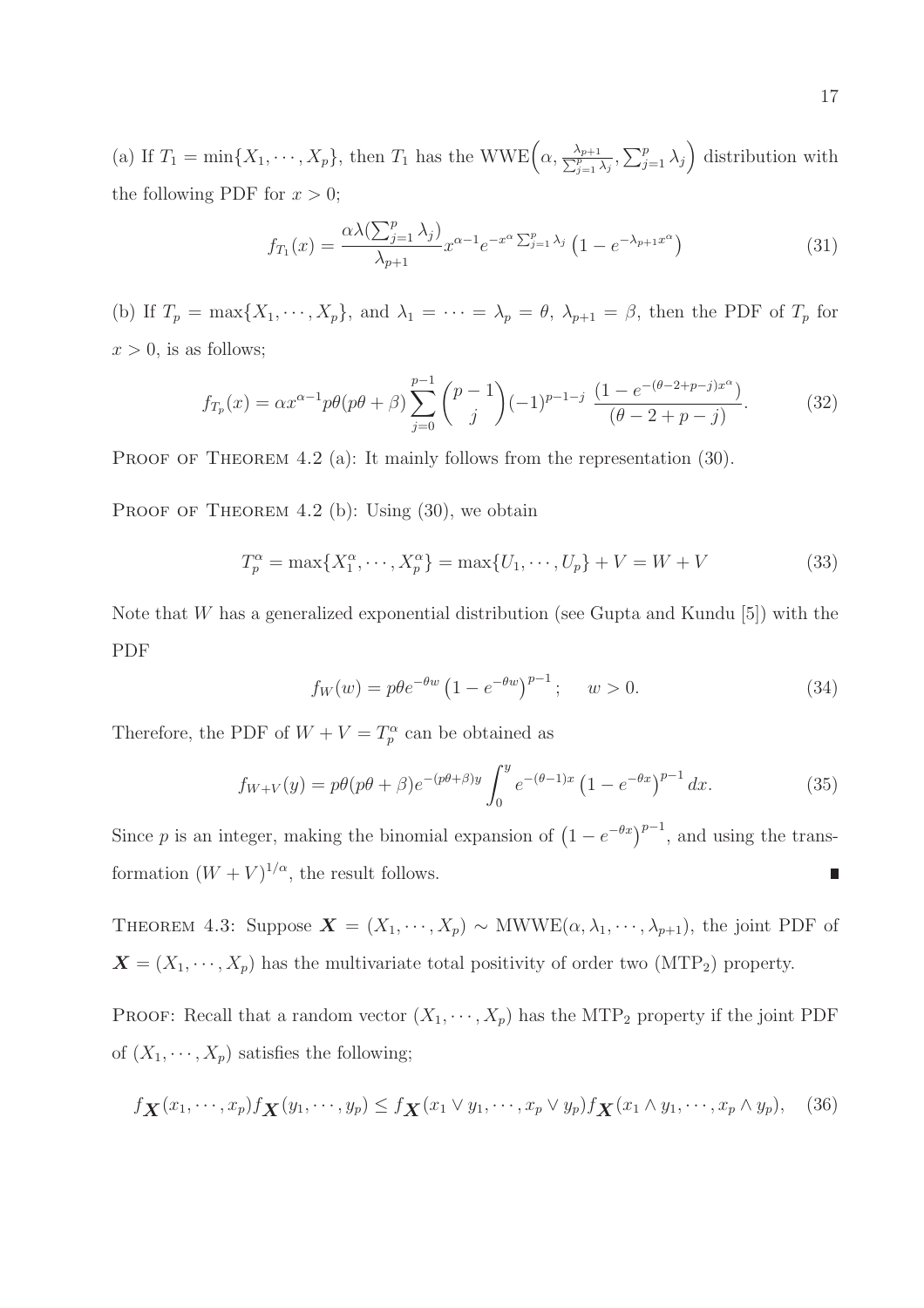for  $x_i, y_i \geq 0$ ,  $x_i \vee y_i = \max(x_i, y_i)$  and  $x_i \wedge y_i = \min(x_i, y_i)$  for  $i = 1, \dots, p$ . Let us use the following notations;

$$
u = \min\{x_1, \dots, x_p\}, \quad v = \min\{y_1, \dots, y_p\},\
$$

$$
a = \max\{x_1 \vee y_1, \dots, x_p \vee y_p\}, \quad b = \min\{x_1 \wedge y_1, \dots, x_p \wedge y_p\}.
$$

Clearly  $b = \min\{u, v\} \le \max\{u, v\} \le a$ .

First consider the case  $u \leq v$ . Therefore  $b = u \leq v \leq a$ . Now proving (36) is equivalent in proving

$$
\left(e^{-\lambda_{p+1}v} - e^{-\lambda_{p+1}a}\right)\left(1 - e^{-\lambda_{p+1}u}\right) \ge 0. \tag{37}
$$

Since  $v \le a$ , (36) is true. Similarly, it can be proved for  $u > v$  also.

### 5 Maximum Likelihood Estimators:

In this section we consider the maximum likelihood estimators of the unknown parameters of the multivariate weighted Weibull distribution. We can state the problem as follows. Suppose we have the following *p*-variate sample of size *n*,  $\{(x_{11}, \dots, x_{p1}), \dots, (x_{1n}, \dots, x_{pn})\}$ from  $MWWE(\alpha, \lambda_1, \dots, \lambda_{p+1})$ . Based on the sample we want to estimate the unknown parameters,  $\alpha, \lambda_1, \dots, \lambda_{p+1}$ . Based on the above data, from (20), the log-likelihood function can be written as

$$
l(\alpha, \lambda_1, \cdots, \lambda_{p+1} | data) = n(p \ln \alpha + \ln \lambda + \sum_{j=1}^p \ln \lambda_j - \ln \lambda_{p+1}) + (\alpha - 1) \sum_{i=1}^n \sum_{j=1}^p \ln x_{ji}
$$

$$
- \sum_{i=1}^n \sum_{j=1}^p \lambda_j x_{ji}^{\alpha} - \sum_{i=1}^n \ln(1 - e^{-\lambda_{p+1} z_i^{\alpha}}). \tag{38}
$$

Here  $z_i = \min\{x_{1i}, \dots, x_{pi}\}\$ and  $\lambda = \sum_{i=1}^{p+1}$  $j=1$  $\lambda_j$ . The MLEs can be obtained by maximizing (38) with respect to the unknown parameters. One needs to solve  $(p+2)$  non-linear equations to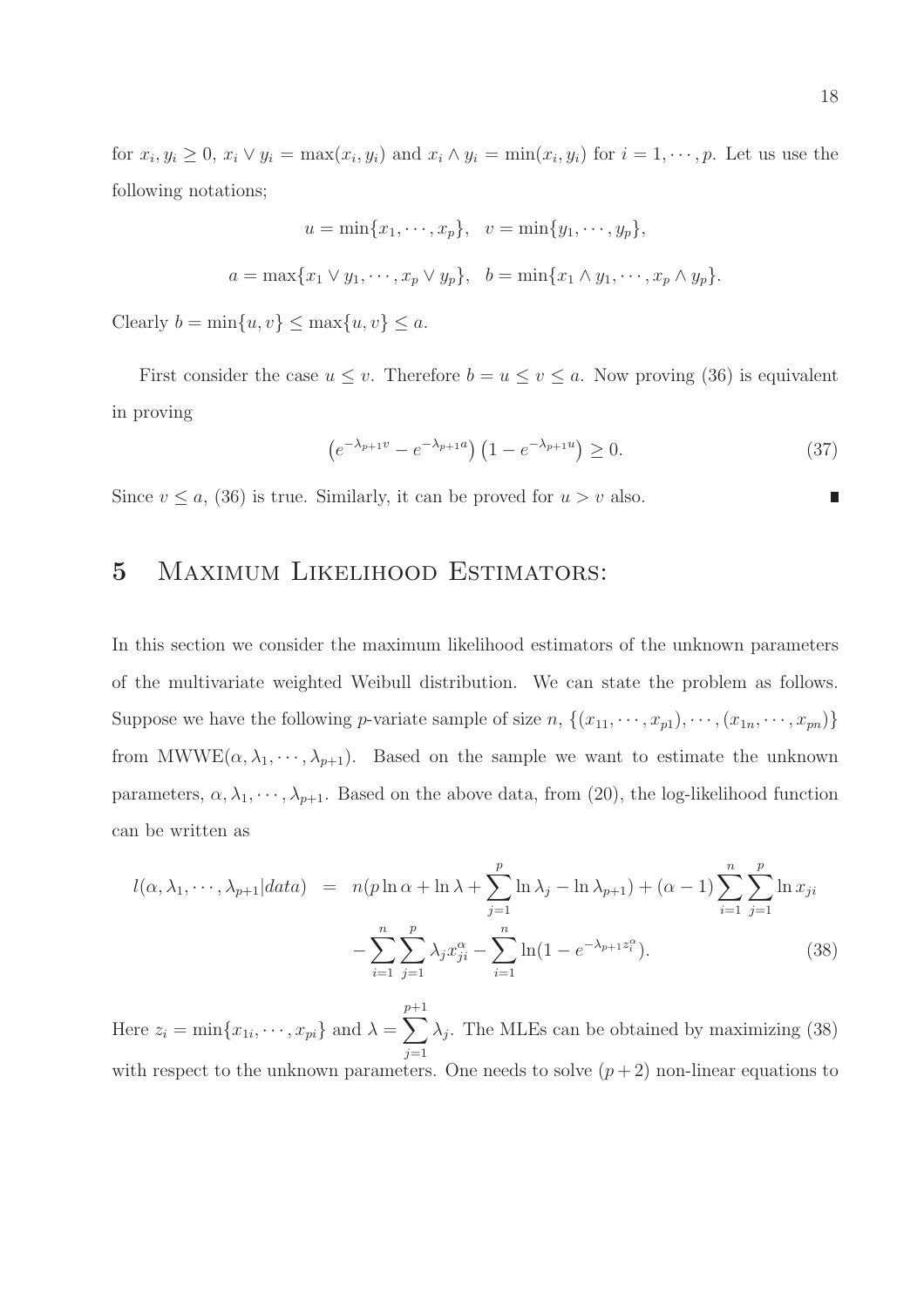compute the MLEs of the unknown parameters. To avoid that we propose to use the EM algorithm, which can be obtained by solving one non-linear equation at 'E' step.

We will treat this problem as a missing value problem. It is clear from the definition of the MWWE that  $X_1 = U_1, \dots, X_p = U_p$  are observable and V is missing. But it is known that when we observe  $X_1 = U_1, \dots, X_p = U_p, V \le \min\{U_1, \dots, U_p\}$ . Suppose we have the observed data and also the missing data  $\{(x_{11}, \dots, x_{p1}, v_1), \dots, (x_{1n}, \dots, x_{pn}, v_n)\}\)$ , then the log-likelihood function based on the complete observations (CO) can be written as

$$
l_C(\alpha, \lambda_1, \cdots, \lambda_{p+1} | CO) = n((p+1)\ln \alpha + \sum_{j=1}^{p+1} \ln \lambda_j) + (\alpha - 1) \left\{ \sum_{i=1}^n \sum_{j=1}^p \ln x_{ji} + \sum_{i=1}^n \ln v_i \right\}
$$

$$
- \sum_{i=1}^n \sum_{j=1}^p \lambda_j x_{ji}^{\alpha} - \lambda_{p+1} \sum_{i=1}^n v_i^{\alpha}.
$$
 (39)

From (39) based on the complete observations, for fixed  $\alpha$ , the MLEs of  $\lambda_1, \dots, \lambda_{p+1}$ , say  $\widehat{\lambda}_1(\alpha), \cdots, \widehat{\lambda}_{p+1}(\alpha)$  can be obtained as

$$
\widehat{\lambda}_1(\alpha) = \frac{n}{\sum_{i=1}^n x_{1i}^{\alpha}}, \quad \cdots, \quad \widehat{\lambda}_p(\alpha) = \frac{n}{\sum_{i=1}^n x_{pi}^{\alpha}}, \quad \text{and} \quad \widehat{\lambda}_{p+1}(\alpha) = \frac{n}{\sum_{i=1}^n v_i^{\alpha}}, \tag{40}
$$

respectively. By maximizing  $l_C(\alpha, \hat{\lambda}_1(\alpha), \cdots, \hat{\lambda}_{p+1}(\alpha)|CO)$  with respect to  $\alpha$ , the MLE of  $\alpha$  can be obtained by, say  $\widehat{\alpha}$ . Finally the MLEs of  $\lambda_1, \dots, \lambda_{p+1}$  become  $\widehat{\lambda}_1(\widehat{\alpha}), \dots, \widehat{\lambda}_{p+1}(\widehat{\alpha})$ respectively.

We use the following result, whose proof is trivial, for further development.

RESULT 5.1: If  $U \sim \text{WE}(\alpha, \theta)$ , then for any fixed  $c > 0$ ,

$$
E(U|U \le c) = \frac{\alpha \theta \int_0^c x^{\alpha} e^{-\theta x^{\alpha}} dx}{1 - e^{-\theta c^{\alpha}}}.
$$
\n(41)

The following approximation of (41) will be useful.

$$
E(U|U \le c) \approx (E(U^{\alpha}|U^{\alpha} \le c^{\alpha}))^{\frac{1}{\alpha}} = \left(\frac{1}{\theta} - \frac{c^{\alpha}e^{-\theta c^{\alpha}}}{1 - e^{-\theta c^{\alpha}}}\right)^{\frac{1}{\alpha}} = A(\alpha, \theta, c).
$$
 (42)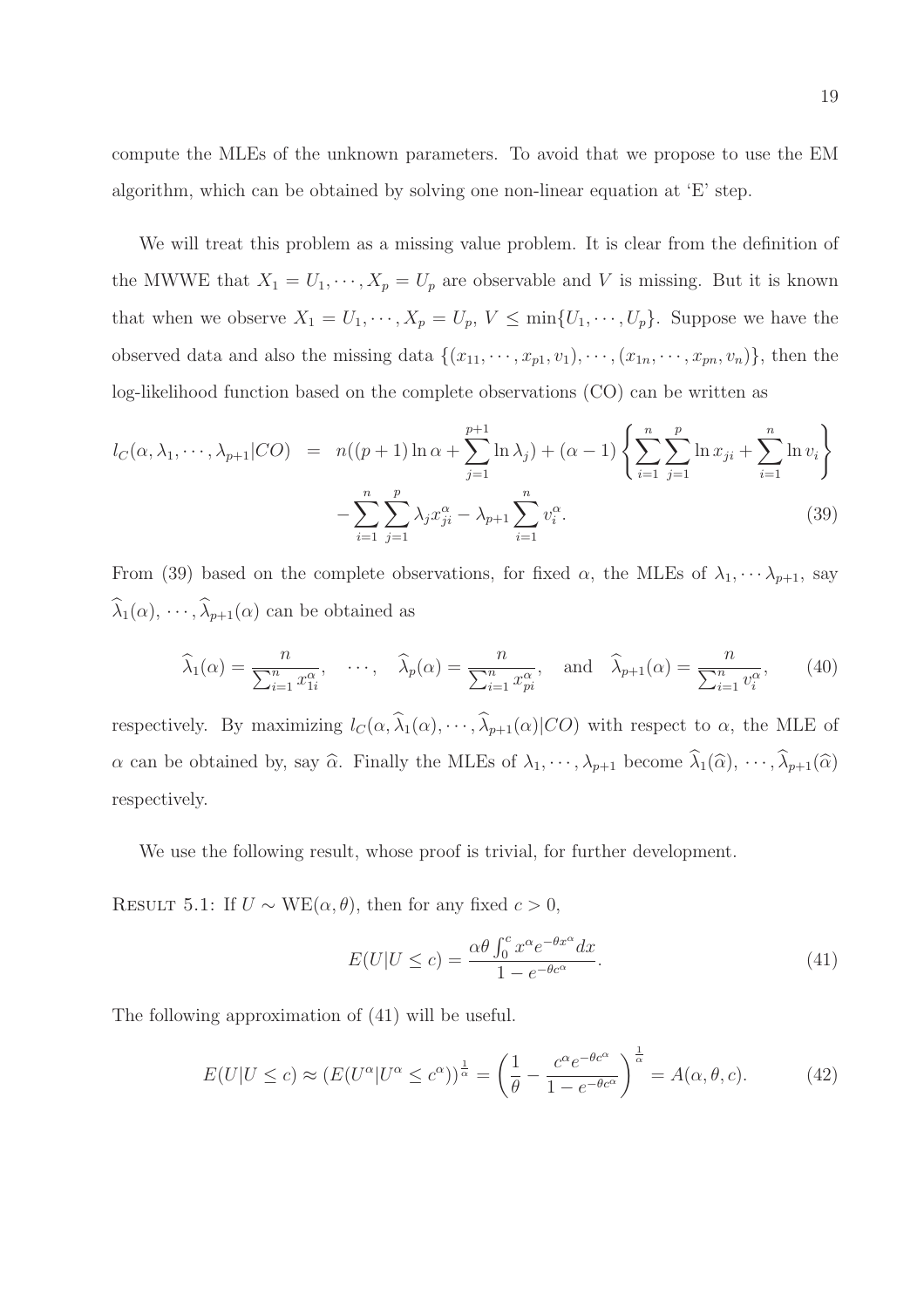Now we are in a position to provide the EM algorithm. Suppose at the k-th stage of the EM algorithm the values of  $\alpha$ ,  $\lambda_1, \dots, \lambda_{p+1}$  are  $\alpha^{(k)}$ ,  $\lambda_1^{(k)}$  $\lambda_1^{(k)}, \dots, \lambda_{p+1}^{(k)}$  respectively, we will show how to obtain  $\alpha^{(k+1)}$ ,  $\lambda_1^{(k+1)}$  $\lambda_1^{(k+1)} \cdots, \lambda_{p+1}^{(k+1)}.$ 

The 'E'-step or the 'pseudo' log-likelihood function at the  $k$ -th stage can be formed by writing the log-likelihood function of the complete observations where the missing values are replaced by their expectation. Since  $v_i$ 's are missing, we replace  $v_i$  by its expectation, namely  $A(\alpha^{(k)},\sum^k)$  $j=1$  $\lambda_i^{(k)}$  $j^{(k)}, z_i) = A_i^{(k)}$  $i$ <sup>( $k$ </sup>). At the 'M'-step the 'pseudo' log-likelihood function needs to be maximized with respect to the unknown parameters to compute  $\alpha^{(k+1)}$ ,  $\lambda_1^{(k+1)}$  $\lambda_1^{(k+1)}, \cdots, \lambda_{p+1}^{(k+1)}.$ By maximizing  $l_C(\alpha, \lambda_1^{(k+1)}(\alpha), \cdots, \lambda_{p+1}^{(k+1)}(\alpha)|CO)$  with respect to  $\alpha, \alpha^{(k+1)}$  can be obtained, where

$$
\lambda_1^{(k+1)}(\alpha) = \widehat{\lambda}_1(\alpha) = \frac{n}{\sum_{i=1}^n x_{1i}^{\alpha}}, \cdots, \lambda_p^{(k+1)}(\alpha) = \widehat{\lambda}_p(\alpha) = \frac{n}{\sum_{i=1}^n x_{pi}^{\alpha}}, \quad \lambda_{p+1}^{(k+1)}(\alpha) = \frac{n}{\sum_{i=1}^n [A_i^{(k)}]^\alpha}.
$$
\n(43)

The maximization of  $l_C(\alpha, \lambda_1^{(k+1)}(\alpha), \cdots, \lambda_{p+1}^{(k+1)}(\alpha)|CO)$  with respect to  $\alpha$  needs to be performed numerically. The following result provides the uniqueness of the solution.

THEOREM 5.1: The function  $g(\alpha) = l_C(\alpha, \lambda_1^{(k+1)}(\alpha), \cdots, \lambda_{p+1}^{(k+1)}(\alpha)|CO)$  is unimodal.

PROOF: Along the same line as the proof of Theorem 2 of Kundu [10], it can be shown that  $g(\alpha)$  is log-concave. Now the result follows by observing the fact  $g(\alpha)$  goes to  $-\infty$  as  $\alpha \to 0$ or  $\alpha \to \infty$ . ∎

# 6 Data Analysis

In this section we perform the analysis of a data set to see how the proposed model works in practice. The data set represents the marks of Physics (P), Chemistry (C) and Mathematics (M) of 30 students who had qualified Joint Entrance Examination (JEE) 2009 and are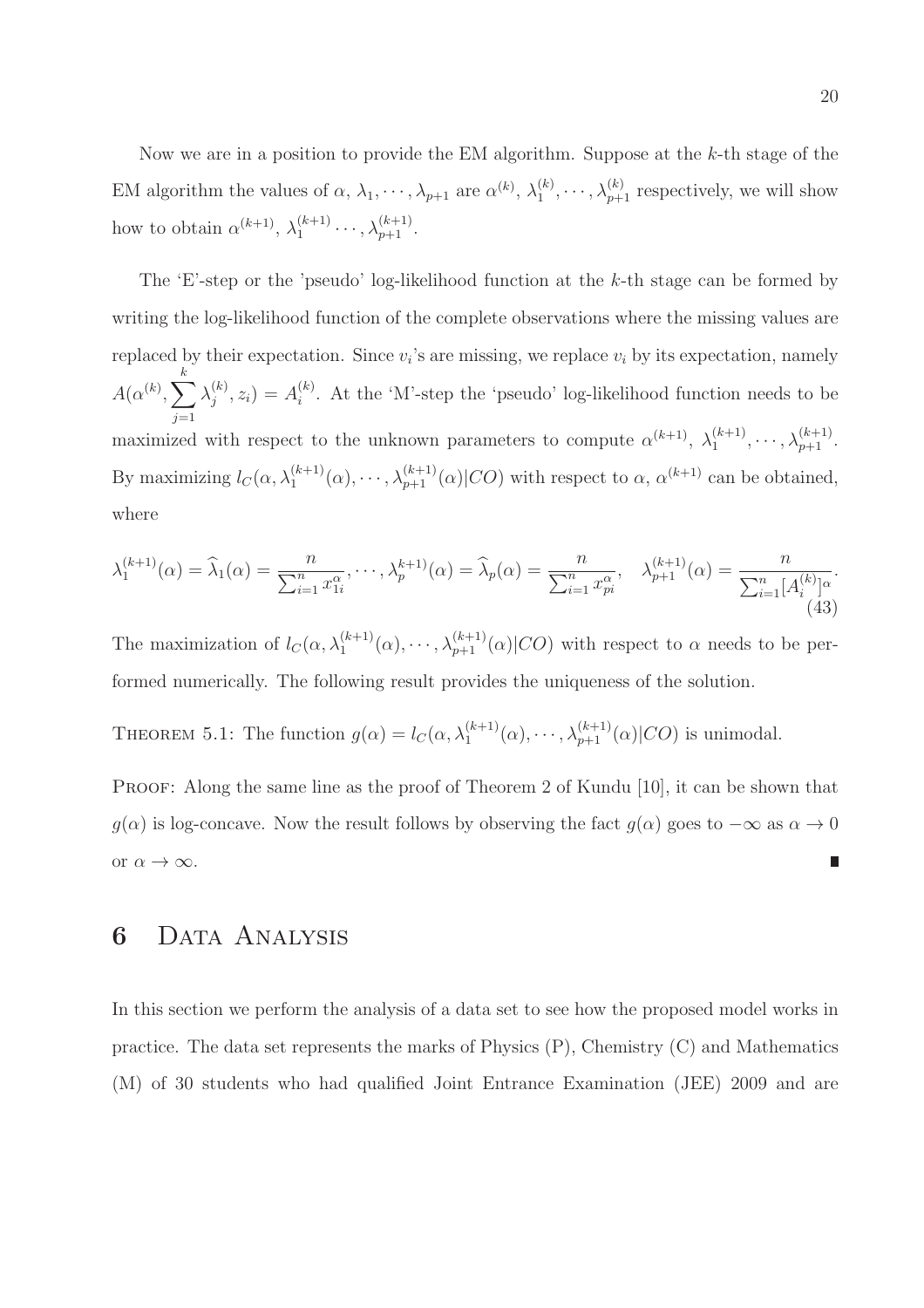| No.            | М     | Р     | С     | No.            | М     | P     | С     | No. | М     | $\mathbf P$ |       |
|----------------|-------|-------|-------|----------------|-------|-------|-------|-----|-------|-------------|-------|
|                | $X_1$ | $X_2$ | $X_3$ |                | $X_1$ | $X_2$ | $X_3$ |     | $X_1$ | $X_2$       | $X_3$ |
| $\mathbf{1}$   | 153   | 149   | 122   | $\overline{2}$ | 149   | 148   | 120   | 3   | 143   | 144         | 126   |
| $\overline{4}$ | 136   | 156   | 117   | 5              | 141   | 151   | 115   | 6   | 153   | 154         | 97    |
| 7              | 151   | 127   | 118   | 8              | 117   | 149   | 120   | 9   | 156   | 124         | 105   |
| 10             | 132   | 146   | 106   | 11             | 126   | 140   | 118   | 12  | 137   | 131         | 114   |
| 13             | 132   | 118   | 132   | 14             | 131   | 142   | 109   | 15  | 145   | 131         | 105   |
| 16             | 123   | 136   | 122   | 17             | 139   | 132   | 109   | 18  | 145   | 132         | 101   |
| 19             | 138   | 121   | 118   | 20             | 145   | 130   | 101   | 21  | 134   | 120         | 121   |
| 22             | 143   | 131   | 100   | 23             | 124   | 131   | 118   | 24  | 115   | 136         | 121   |
| 25             | 127   | 141   | 104   | 26             | 113   | 141   | 118   | 27  | 151   | 139         | 82    |
| 28             | 119   | 141   | 111   | 29             | 135   | 124   | 112   | 30  | 128   | 126         | 117   |

Table 1: The marks of Mathematics (M), Physics (P) and Chemistry (C) of 30 students

studying in a particular branch of Indian Institute of Technology (IIT) Kanpur. The JEE is a nation wide examination in India, which is being conducted at the class 12th level for entries in different IITs in India. Before 2007, these marks were not available, but after that, due to Right to Information (RTI) act, these marks are available. One of the authors have collected these marks of 30 students, from a particular class. The marks are presented in Table 1.

It is known that for qualifying the JEE, it is not only the total marks, but each subject has a individual cutoff, *i.e.* for each qualified student it is known that  $X_1 > u_1, X_2 > u_2$ , and  $X_3 > u_3$ . Here  $u_1, u_2, u_3$  are the cutoff marks for Mathematics, Physics and Chemistry, and they are not fixed. They vary in each year, therefore, we can take them as random variables. We are making the assumption that  $u_1 = u_2 = u_3$ , therefore, our model can be used to analyze this data set. We may have another interpretation of our model for fitting this data set as follows. It may be assumed that the marks (or a transformed version of the marks) of a student for a specific subject depend on his/ her overall knowledge plus the subject specific knowledge, i.e.

$$
X^{\alpha} = V + U_1, \quad X_2^{\alpha} = V + U_2, \quad X_3^{\alpha} = V + U_3.
$$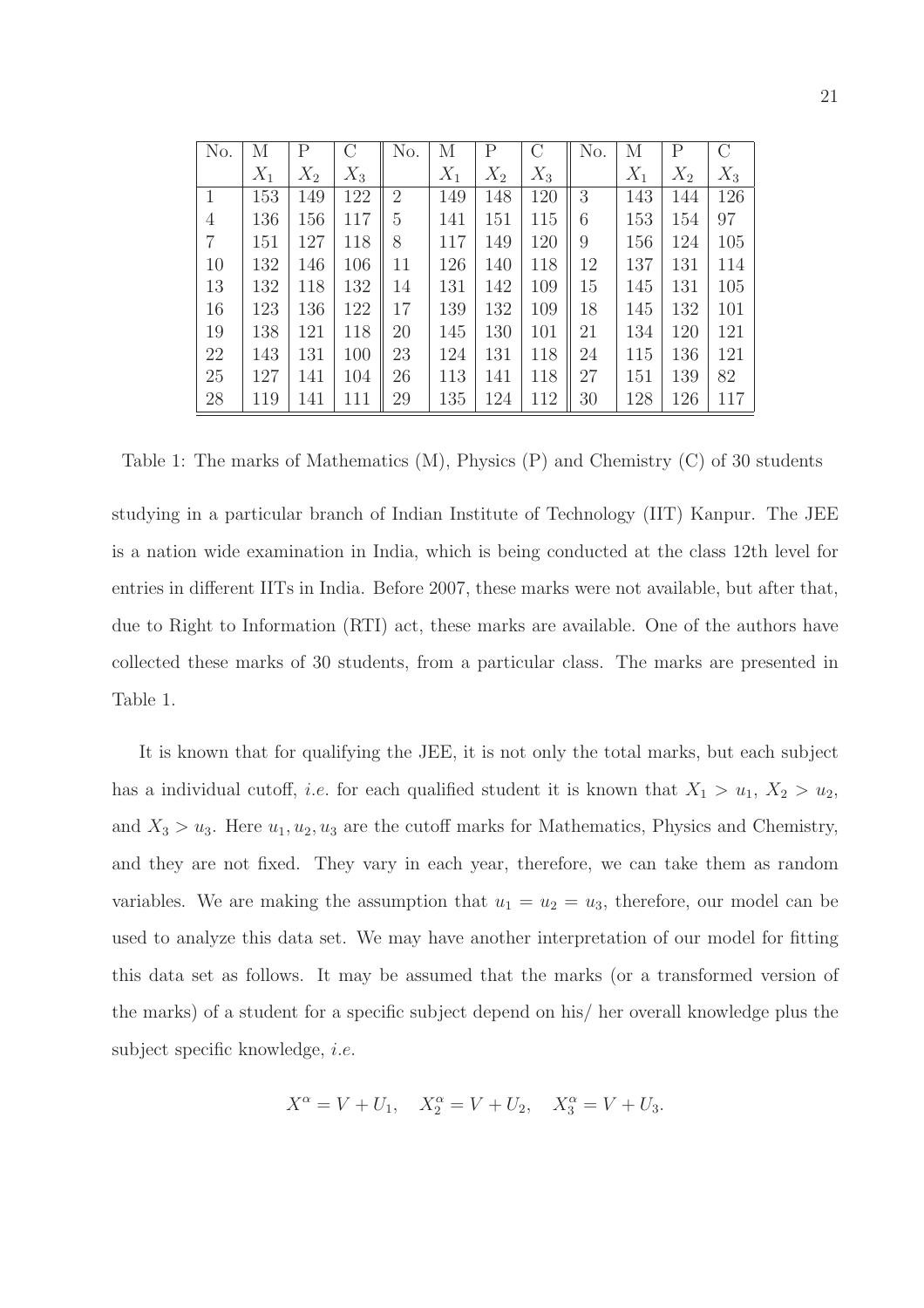

Figure 5: Scaled TTT transform of (a)  $X_1$  (b)  $X_2$  (c)  $X_3$ .

| Var.  | Mean                           | -SD           |      | Median   Minimum   Maximum | $\omega_1$                   | IQR   |
|-------|--------------------------------|---------------|------|----------------------------|------------------------------|-------|
|       | $136.03 \mid 12.06 \mid 136.5$ |               | -113 | 156                        | $127.25$   145               | 17.75 |
| $X_2$ | $136.37 \mid 10.45 \mid 136$   |               | 118  | 156                        | $130.25$   $143.5$   $13.25$ |       |
| $X_3$ | 112.63                         | $10.25$   116 | 82   | 132                        | $105.25$   119.5   14.25     |       |

Table 2: The basic statistics of the subject wise scores of 30 students

Here  $V$  is the contribution due to overall knowledge,  $X_i$  is the contribution due to subject specific knowledge. Therefore, based on the above assumptions, our proposed model is applicable for this data set.

We present the mean, standard deviation (SD), median, lowest score, highest score, first quartile  $(Q_1)$ , third quartile  $(Q_3)$  and inter quartile range  $(IQR)$  of the subject wise scores of the 30 students in Table 2. We have also provided the scaled total time on test (TTT) transform as suggested by Aarset [1] in Figure 5, where

$$
T\left(\frac{r}{n}\right) = \frac{\sum_{i=1}^{r} t_{(i)} + (n-r) t_{(r)}}{\sum_{i=1}^{n} t_i}, \qquad r = 1, 2, \dots, n,
$$

and  $t_{(1)} \leq t_{(2)} \leq \ldots \leq t_{(n)}$  are the order statistics of a data set  $t_1, t_2, \ldots, t_n$ . Since each of them is concave in nature, we conclude that the hazard rate functions are increasing, see Aarset [1].

First we fit the univariate weighted Weibull models to  $X_1$ ,  $X_2$  and  $X_3$ . We use the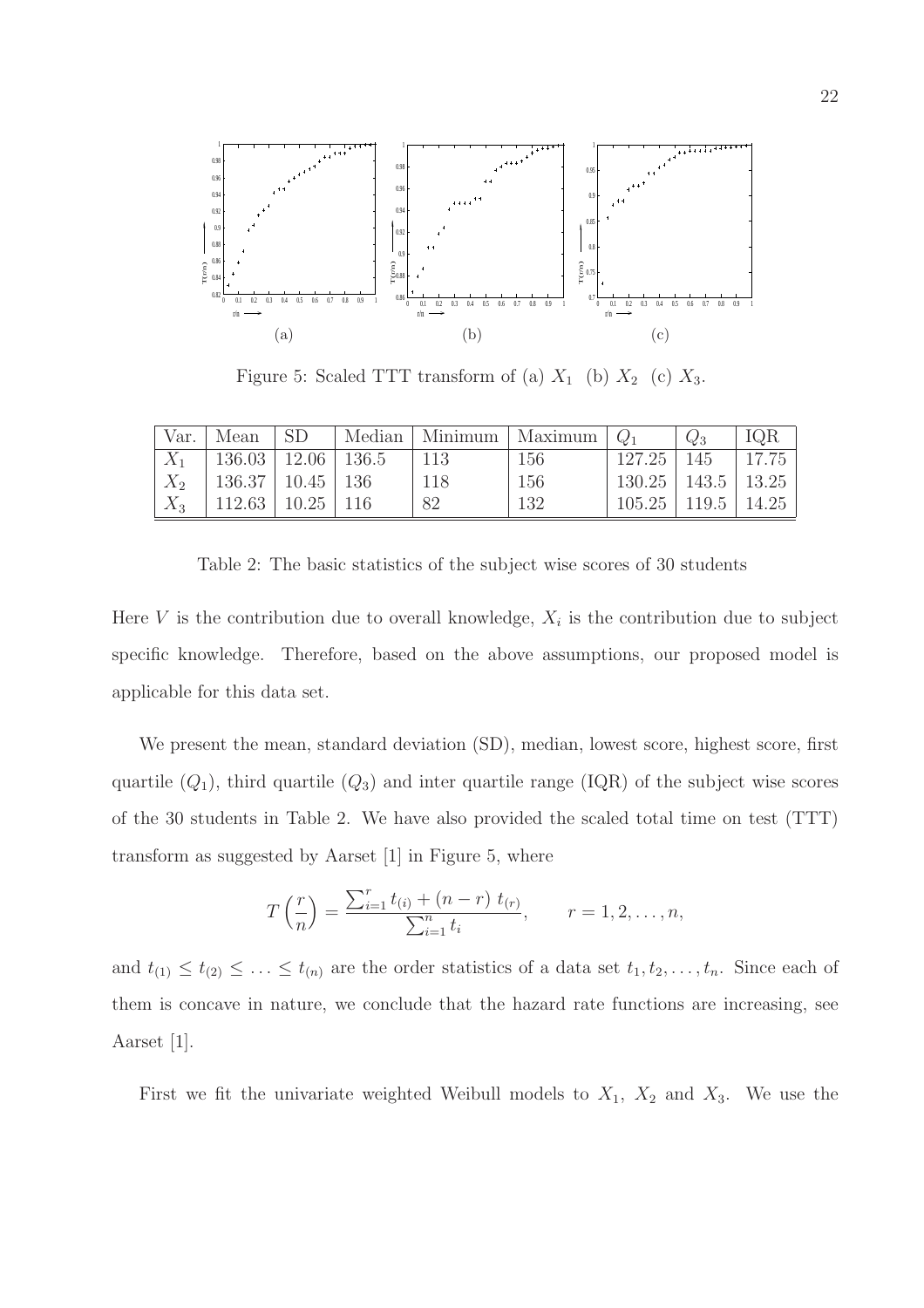| Var.  |                            | Goodness of Fit            |                            |        |               |
|-------|----------------------------|----------------------------|----------------------------|--------|---------------|
|       | (Confidence Intervals)     |                            |                            |        |               |
|       | $\alpha$                   |                            | $\lambda_2$                | $K-S$  | $\mathcal{D}$ |
| $X_1$ | 13.320                     | 0.0099                     | 0.0005                     | 0.1096 | 0.864         |
|       | (10.700, 17.461)           | (0.0015, 0.0292)           | (0.0000, 0.0018)           |        |               |
| $X_2$ | 14.467<br>(12.250, 18.549) | 0.0068<br>(0.0009, 0.0165) | 0.0004<br>(0.0000, 0.0012) | 0.1918 | 0.220         |
| $X_3$ | 13.756<br>(10.350, 20.427) | 0.1159<br>(0.0330, 0.2257) | 0.0047<br>(0.0015, 0.0127) | 0.1189 | 0.790         |

Table 3: The parameter estimates of the weighted Weibull distribution fitted to the subject wise scores of 30 students

EM algorithm, to compute the MLEs of  $\alpha$ ,  $\lambda_1 = \lambda$ ,  $\lambda_2 = \lambda_1/\beta$  and we have computed the associated 95% confidence intervals also based on bootstrapping. In each case we have also computed the Kolmogorov-Smirnov distances between the empirical distribution function and the fitted distribution functions, and the associated  $p$  values. The results are presented in Table 3. From the p values it is clear that we cannot reject the null hypotheses that  $X_1$ ,  $X_2$  and  $X_3$  are coming from weighted Weibull distributions.

Now we fit the trivariate weighted Weibull distribution to the data set. We obtain the estimates of  $\alpha$ ,  $\lambda_1$ ,  $\lambda_2$ ,  $\lambda_3$  and  $\lambda_4$  as 13.8399, 0.0081, 0.0086, 0.1141 and 0.0077, respectively. The corresponding log-likelihood value becomes -232.131. The associated 95% confidence intervals are (12.6964, 16.1787), (0.0038, 0.0144), (0.0038, 0.0146), (0.0677, 0.1532), (0.0022, 0.0366) respectively.

Some of the simple interpretations can be provided from the fitted model. For example the estimate of the probability that in this group a student gets more marks in Mathematics than Chemistry, *i.e.*,  $P(X_1 > X_3)$ , is 0.94, similarly, a student gets more marks in Mathematics than Physics,  $P(X_1 > X_2)$ , is 0.52. Moreover, for the transformed data say for Mathematics, *i.e.*  $X_1^{\alpha}$ , the mean contribution due to subject knowledge is  $(\lambda_1 + \lambda_2 + \lambda_3 + \lambda_4)/\lambda_1 \approx 17.1$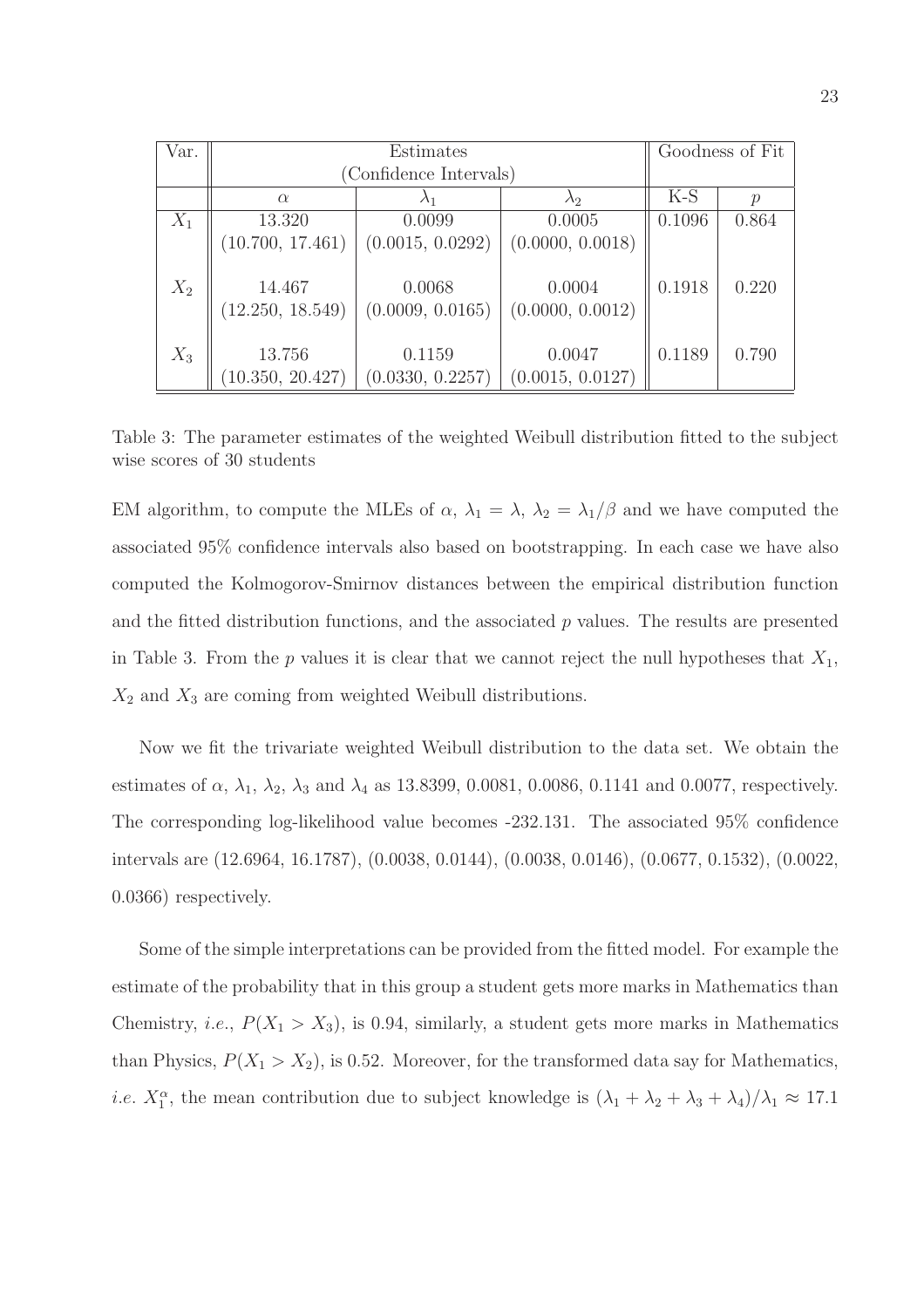| Model       | No. of     | Log-likelihood | AIC    | BIC.   |
|-------------|------------|----------------|--------|--------|
|             | parameters | value          | value  | value  |
| <b>TWE</b>  |            | $-345.17$      | 698.34 | 703.94 |
| <b>BBTW</b> | .5         | $-271.56$      | 553.12 | 560.13 |
| MWWE.       | h.         | $-232.13$      | 474.26 | 481.27 |

Table 4: AIC and BIC values for the different models

more than the mean contribution due to overall knowledge.

For comparison purposes, we have fitted four-parameter trivariate weighted exponential (TWE) distribution as provided in Al-Mutairi et al. [2] and five-parameter Block and Basu trivariate Weibull distribution (BBTW) as proposed by Pradhan and Kundu [11]. We use the same set of notations as they have been used in those respective papers, and we present the MLEs and the corresponding log-likelihood (ll) values:

TWE:  $\hat{\lambda}_1 = 0.7351$ ,  $\hat{\lambda}_2 = 0.7333$ ,  $\hat{\lambda}_3 = 0.8878$ ,  $\hat{\lambda}_4 = 9.4251$ ,  $ll = -345.17$ .

BBTW:  $\hat{\lambda}_0 = 0.1345$ ,  $\hat{\lambda}_1 = 0.4561$ ,  $\hat{\lambda}_2 = 0.6751$ ,  $\hat{\lambda}_3 = 0.4519$ ,  $\hat{\alpha} = 5.1756$ ,  $\Pi = -271.56$ . Now we would like to choose the best fitted model based on Akaike Information Criterion (AIC) or Bayesian Information Criterion (BIC). The AIC and BIC values for the different models are provided in Table 4. Therefore, based on AIC and BIC values, it is observed that for this data set MWWE provides a better fit than the other two models.

#### 7 Conclusions

In this paper we have studied different properties of the weighted Weibull distribution proposed by Shahbaz et al. [13]. It is observed that the proposed model can be obtained as a hidden truncation model, similarly as the skewed normal distribution proposed by Azzalini [3]. This three parameter weighted Weibull model is very flexible in terms of the different shapes of its PDF and HRF, and therefore it can be used very effectively to analyze failure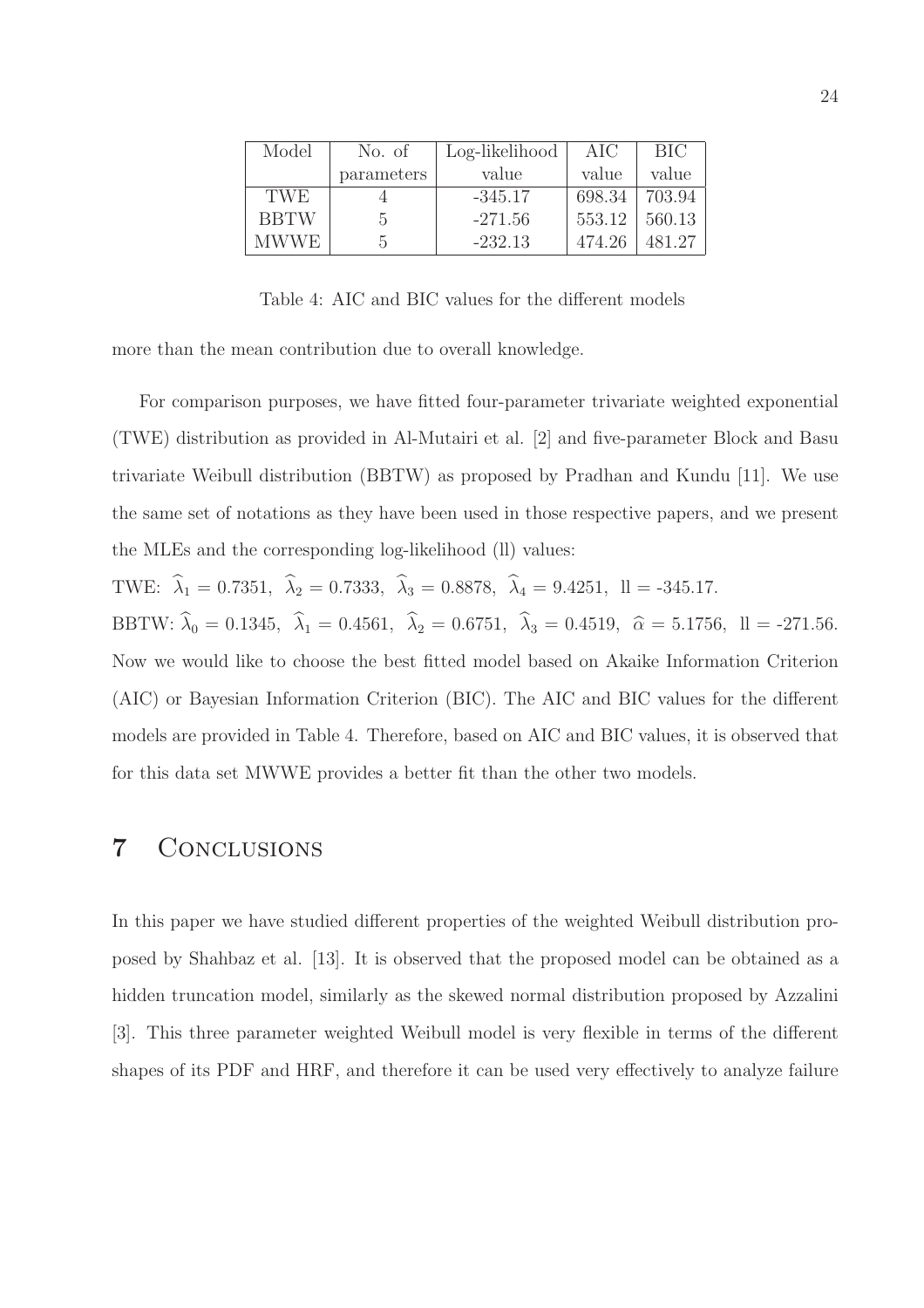time data. We have also proposed to use the EM algorithm to compute the maximum likelihood estimators, and the implementation of the EM algorithm is also quite simple since it involves just solving one non-linear equation at each 'M' step.

We further extend the model to bivariate and multivariate cases. We have observed that the bivariate and multivariate models enjoy several interesting properties. The generation from the bivariate or multivariate weighted Weibull distribution is quite straight forward. The MLEs of the unknown parameters for the multivariate weighted Weibull distribution can be obtained using the EM algorithm, and it also involves just solving one non-linear equation at each 'M'-step. We have analyzed one trivariate data set, and it is observed that the proposed model and the EM algorithm work very well in this case.

#### Acknowledgements:

The authors would like to thank two unknown referees for many constructive suggestions which had helped us to improve the manuscript significantly.

#### Appendix:

PROOF OF THEOREM 2.1: Without loss of generality we assume  $\lambda = 1$ , and we denote in this proof only  $f_X(x; \alpha, \beta, 1) = f(x)$ . Now note that

$$
f(0) = \begin{cases} \infty, & \text{if } \alpha < \frac{1}{2}, \\ 1, & \text{if } \alpha = \frac{1}{2}, \\ 0, & \text{if } \alpha > \frac{1}{2}. \end{cases} \qquad f(\infty) = 0.
$$

 $f'(x) = 0$  implies that

$$
w(y) = \left(\alpha - 1 - \frac{\alpha}{\beta}y\right)e^y + \alpha\left(1 + \frac{1}{\beta}\right)y + 1 - \alpha = 0, \qquad y = \beta x^{\alpha} > 0.
$$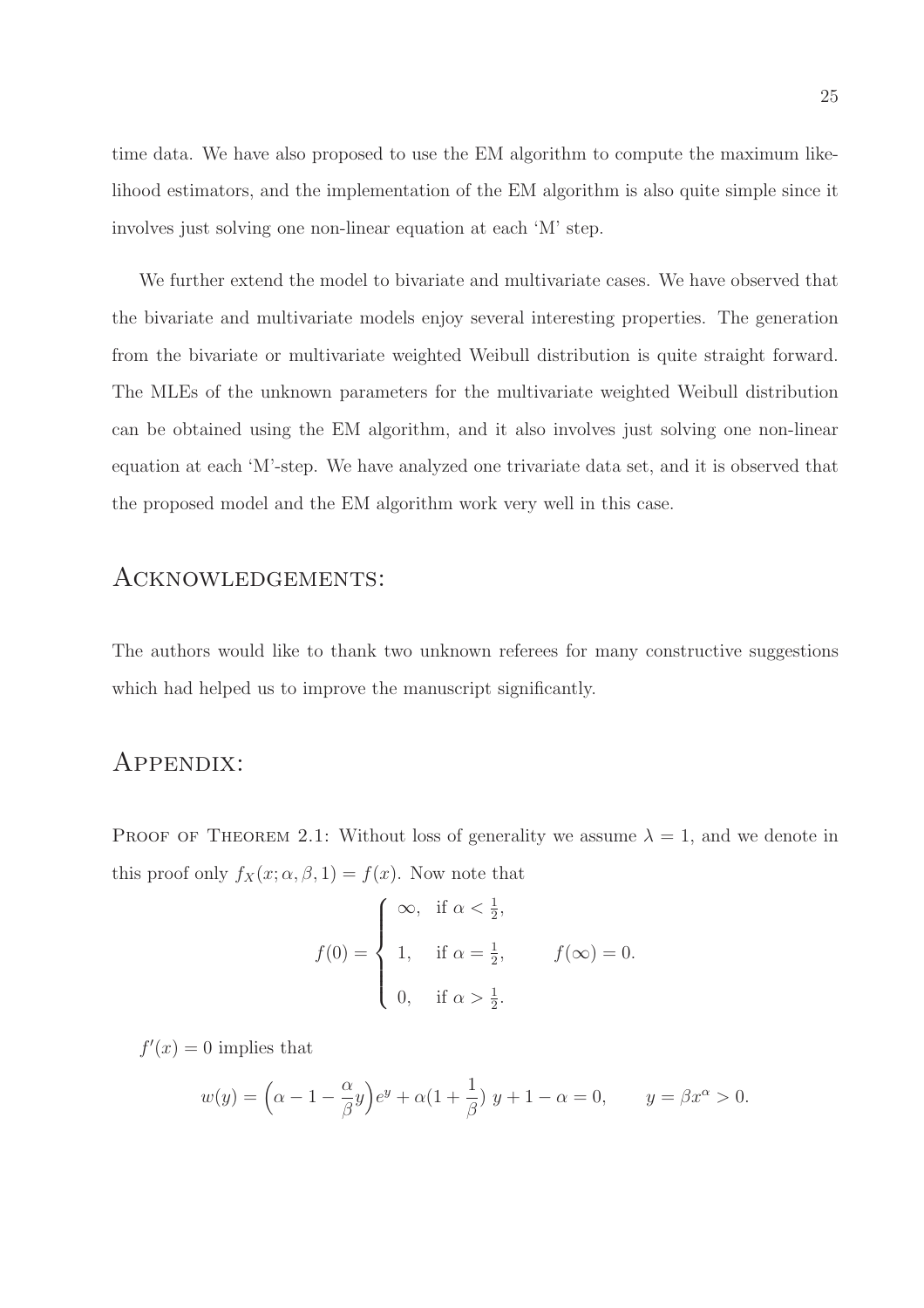Note that  $w(0) = 0$ , and  $w(\infty) = -\infty$ ,

$$
w'(y) = [\alpha - 1 - \frac{\alpha}{\beta}(1+y)]e^y + \alpha(1 + \frac{1}{\beta}), \qquad y > 0
$$

Note that  $w'(0) = 2\alpha - 1$  and  $w'(\infty) = -\infty$ 

Now, since

$$
w''(y) = [\alpha - 1 - \frac{\alpha}{\beta}(2 + y)]e^{y}, \qquad y > 0
$$

it follows that  $w'(y)$  is monotonically decreasing. So,  $w'(y)$  is -ve (if  $\alpha \leq \frac{1}{2}$ )  $(\frac{1}{2})$  and has a unique maximum changing sign from +ve to -ve (if  $\alpha > \frac{1}{2}$ ). Since  $w(0) = 0$  and  $w(\infty) = -\infty$ , it follows that  $w(y)$  is -ve (if  $\alpha \leq \frac{1}{2}$ )  $\frac{1}{2}$ ) and has a unique maximum changing sign from +ve to -ve (if  $\alpha > \frac{1}{2}$ ). Π

To prove Theorem 2.2, we need the following Lemma.

Lemma 1 The sign of the function

$$
g(y) = 2(\alpha - 1)(\beta + 1)e^{y} + \alpha \beta y + \beta - 2(\alpha - 1), \qquad y > 0, \quad \alpha, \beta > 0,
$$

is negative (positive then negative) (positive) if  $\alpha \leq \frac{1}{2}$  $\frac{1}{2} \left( \frac{1}{2} < \alpha < 1 \right) \left( \alpha \geq 1 \right)$ .

Proof: First note that  $g(0) = (2\alpha - 1)\beta$  and

$$
g'(y) = 2(\alpha - 1)(\beta + 1)e^y + \alpha \beta, \qquad y > 0, \quad \alpha, \beta > 0,
$$

(i)  $0 < \alpha \leq \frac{1}{2}$  $\frac{1}{2}$ : Here,  $g'(y) \leq 2(\alpha - 1)\beta + \alpha\beta = (3\alpha - 2)\beta < 0$  and  $g(0) \leq 0$ , implying that  $g(y) \leq 0.$ 

(ii)  $\frac{1}{2} < \alpha < 1$ : Here,  $g'(y_0) = 0$  implies that  $y_0 = \ln[\frac{\alpha\beta}{2(1-\alpha)(\beta+1)}]$ . Also,  $g''(y) = 2(\alpha-1)(\beta+1)$  $1)e^y > 0$ , implying that  $g(y)$  has a unique maximum at  $y_0$ . Now, in this case,  $g(0) > 0$  and  $g(\infty) = -\infty$ , implying that  $g(y)$  changes sign from positive to negative.

(iii)  $\alpha \geq 1$ : Here,  $g'(y) > 0$  and  $g(0) > 0$ , implying that  $g(y) > 0$ . П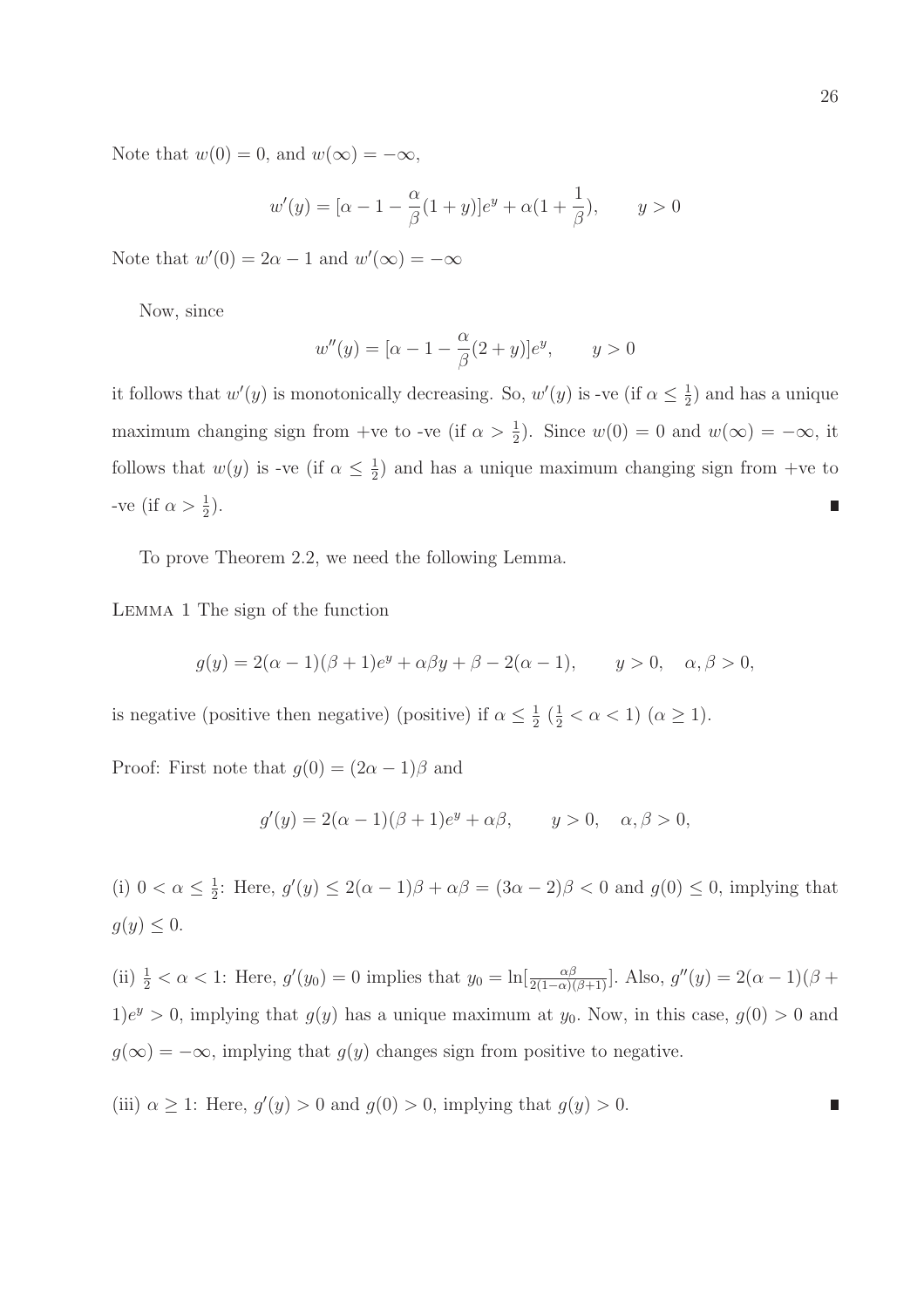$$
h(0) = f(0) = \begin{cases} \infty, & \text{if } \alpha < \frac{1}{2}, \\ 1, & \text{if } \alpha = \frac{1}{2}, \\ 0, & \text{if } \alpha > \frac{1}{2}. \end{cases} \qquad h(\infty) = \begin{cases} 0, & \text{if } \alpha < 1, \\ 1, & \text{if } \alpha = 1, \\ \infty, & \text{if } \alpha > 1. \end{cases}
$$

 $h'(x) = 0$  implies that

$$
u(y) = (\alpha - 1)(\beta + 1)e^{2y} - [(\alpha - 1)(\beta + 2) - \alpha \beta y]e^{y} + \alpha - 1, \qquad y = \beta x^{\alpha} > 0.
$$

Note that the sign of  $h'(x)$  is the sign of  $u(\beta x^{\alpha})$  and  $u(0) = 0$ .

Since

$$
u'(y) = e^y[2(\alpha - 1)(\beta + 1)e^y + \alpha \beta y + \beta - 2(\alpha - 1)] = e^y g(y),
$$

it follows that the sign of  $u'(y)$  is the sign of  $g(y)$ . Now by Lemma 1, we have

(i)  $0 < \alpha \leq \frac{1}{2}$  $\frac{1}{2}$ : Here,  $u(y) \leq 0$ , for all  $y > 0$ , i.e.  $h'(x) \leq 0$  implying that  $h(x)$  is a decreasing function.

(ii)  $\frac{1}{2} < \alpha < 1$ : Here,  $u(y)$  changes sign from positive to negative, i.e.  $h'(x)$  changes sign from positive to negative implying that  $h(x)$  is an increasing-decreasing (upside-down bathtub shape) function.

(iii)  $\alpha \geq 1$ : Here  $u(y) > 0$ , for all  $y > 0$ , i.e.  $h'(x) > 0$  implying that  $h(x)$  is an increasing function.  $\overline{\phantom{a}}$ 

PROOF OF THEOREM 3.3.

**Case 1:**  $R_1 = \{(x, y): 0 < x < y\}$ : Here, we have

$$
f_{X,Y}(x,y) = a_1 \ f_1(x) \ g_1(y), \qquad x < y,
$$

where  $a_1$  is a normalizing constant,  $f_1(x)$  and  $g_1(y)$  are the PDFs of WWE( $\alpha, \lambda_1, \frac{\lambda_3}{\lambda_1}$  $\frac{\lambda_3}{\lambda_1}$  and  $WE(\alpha, \lambda_2)$ , respectively.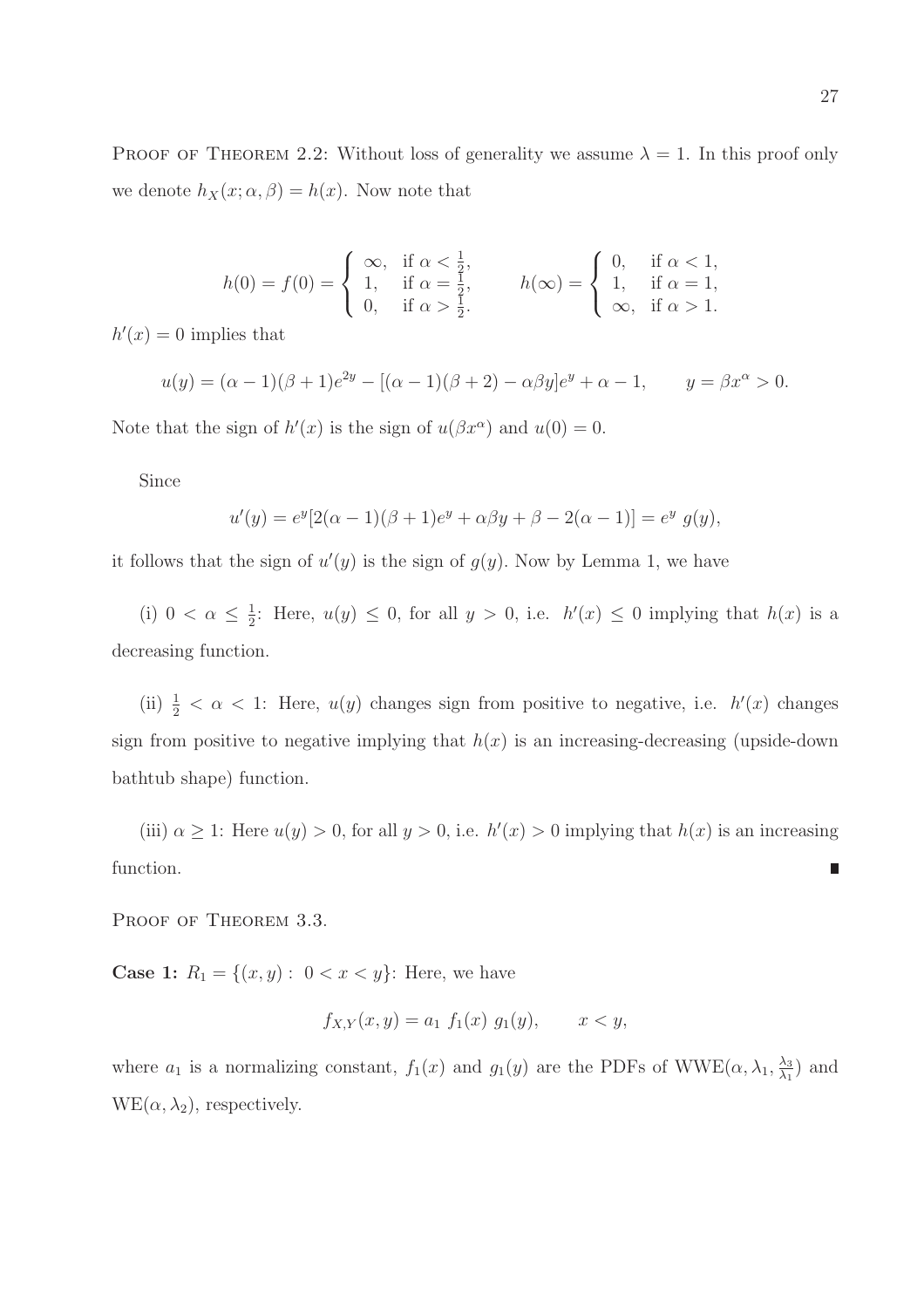We know, using Theorem 2.1, that WWE PDF  $f_1(x)$  has a unique critical point  $x_1$  if  $\alpha > \frac{1}{2}$ . Also, the Weibull PDF  $g_1(y)$  has a unique critical point  $y_1 = \left(\frac{\alpha - 1}{\alpha \lambda_2}\right)$  $\alpha\lambda_2$  $\int_0^{1/\alpha}$  if  $\alpha > 1$ . It follows that  $(x_1, y_1)$  is the unique critical point of  $f_{X,Y}(x, y)$  provided that  $\alpha > 1$  and  $x_1 \leq y_1$ . Finally,  $(x_1, y_1) \in R_1$  maximizes  $f_{X,Y}(x, y)$ , since, for  $\alpha > 1$ ,  $f_{X,Y}(0, 0) = 0$  and  $f_{X,Y}(x, y) > 0.$ 

**Case 2:**  $R_2 = \{(x, y): x > y > 0\}$ : Here, we have

$$
f_{X,Y}(x,y) = a_2 \ f_2(x) \ g_2(y), \qquad x > y,
$$

where  $a_2$  is a normalizing constant,  $f_2(x)$  and  $g_2(y)$  are the PDFs of WE( $\alpha$ ,  $\lambda_1$ ) and WWE( $\alpha$ ,  $\lambda_2$ ,  $\frac{\lambda_3}{\lambda_2}$  $\frac{\lambda_3}{\lambda_2}$ , respectively.

By similar arguments as in Case 1,  $f_2(x)$  has a unique critical point  $x_2 = \left(\frac{\alpha - 1}{\alpha \lambda_1}\right)$  $\alpha$   $\lambda_1$  $\int^{1/\alpha}$  if  $\alpha > 1$  and  $g_2(y)$  has a unique critical point  $y_2$  if  $\alpha > \frac{1}{2}$ . The unique critical point  $(x_2, y_2) \in R_2$ maximizes  $f_{X,Y}(x, y)$  provided that  $\alpha > 1$  and  $x_2 > y_2$ .

Before we proceed further, we show that, under the conditions of Cases 1 and 2, the critical points  $(x_1, y_1) \in R_1$  and  $(x_2, y_2) \in R_2$  cannot occur simultaneously.

First, note that  $f_1(x) = b_1 f_2(x) F_3(x)$ , where  $b_1$  is a normalizing constant and  $F_3(x)$  is the CDF of  $W(\alpha, \lambda_3)$ . Since

$$
f'_1(x)|_{x=x_2} = b_1 \{ f_2(x) F'_3(x) + f'_2(x) F_3(x) \}|_{x=x_2},
$$
  
=  $b_1 f_2(x_2) F'_3(x_2) > 0,$ 

it follows that  $x_1 > x_2$ . Similarly, by noting that  $g_2(y) = b_2$   $g_1(y)$   $F_3(y)$ , where  $b_2$  is a normalizing constant, we have  $y_1 < y_2$ . Figure 4 shows that the critical points  $(x_1, y_1) \in R_1$ and  $(x_2, y_2) \in R_2$  cannot occur simultaneously.

**Case 3:**  $R_3 = \{(x, y) : x = y > 0\}$ : Here, we have

$$
f_{X,Y}(x,x) = \frac{\lambda \lambda_1 \lambda_2}{\lambda_3} \alpha^2 x^{2(\alpha - 1)} e^{-(\lambda_1 + \lambda_2)x^{\alpha}} (1 - e^{-\lambda_3 x^{\alpha}}), \qquad x > 0.
$$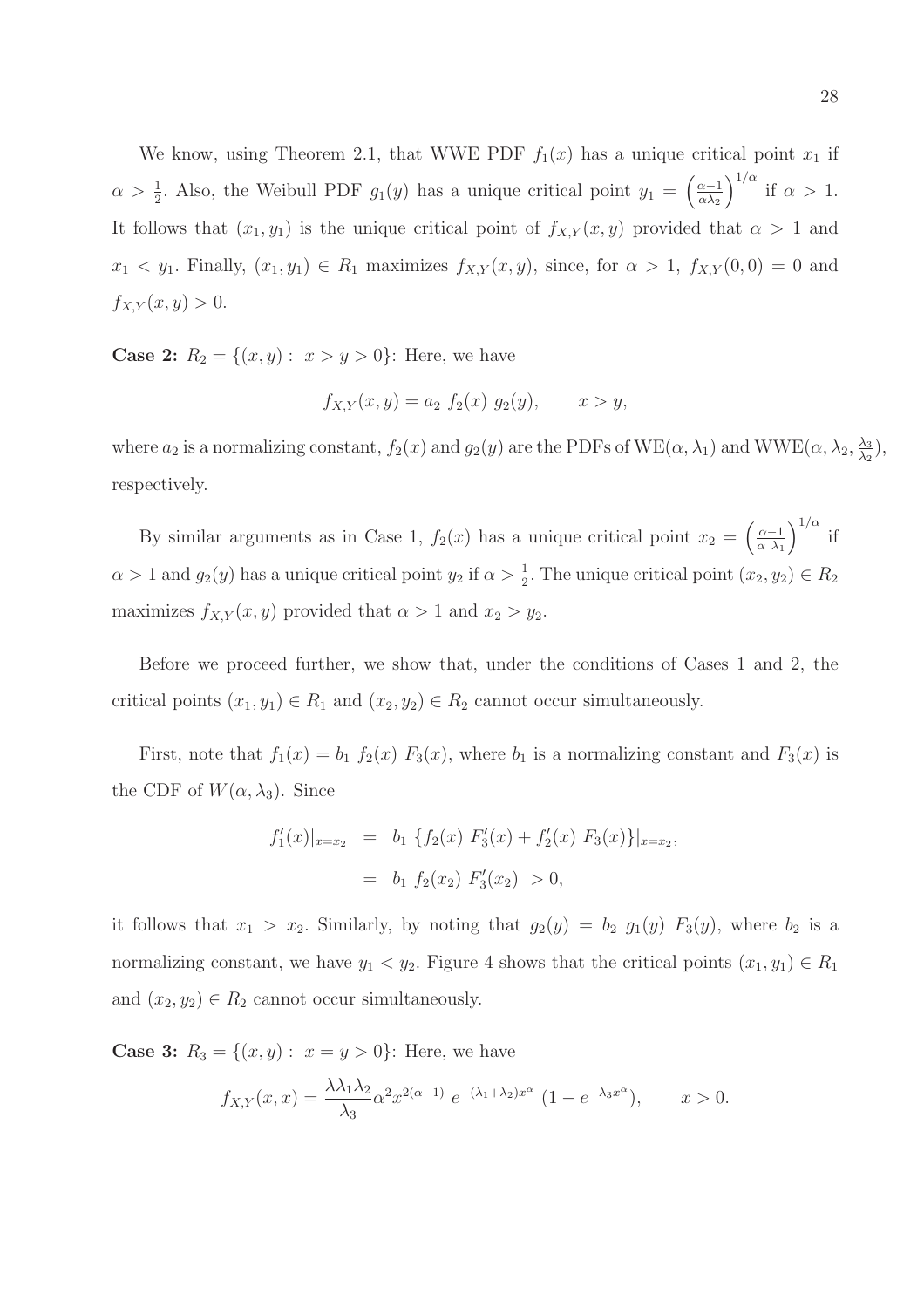which is a unimodal function if  $\alpha > \frac{2}{3}$ , the proof is similar to that of Theorem 2.1.

Clearly, if  $\alpha > 1$  and there does not exist a critical point in  $R_1$  ( $R_2$ ), i.e. if  $x_1 \ge$  $y_1$   $(x_2 \le y_2)$ , then  $f_{X,Y}(x, y)$  has a global maximum on the boundary  $R_3$ , since, in this case,  $f_{X,Y}(0,0) = f_{X,Y}(\infty,\infty) = 0$  and  $f_{X,Y}(x,y) > 0$ . Also, when  $\frac{2}{3} < \alpha \leq 1$ ,  $f_{X,Y}(x,y)$  is maximized on the boundary  $R_3$ . Finally, when  $\alpha \leq \frac{2}{3}$  $\frac{2}{3}$  no critical point exist for  $f_{X,Y}(x, y)$  in the space  $(0, \infty) \times (0, \infty)$ . In fact,  $f_{X,Y}(x, y)$  is a decreasing function in  $(x, y)$ , since, in this case,  $f(0, 0) = \infty$  and  $f(\infty, \infty) = 0$ .

#### References

- [1] Aarset, M.V. (1987), "How to identify a bathtub shaped hazard rate?", IEEE Transactions on Reliability, vol. 36, 106–108.
- [2] Al-Mutairi, D.K., Ghitany, M.E. and Kundu, D. (2011), "A new bivariate distribution with weighted exponential marginals and its its multivariate generalization", Statistical Papers, vol. 52, 921 - 936.
- [3] Azzalini, A. (1985), "A class of distribution which includes the normal ones", Scandinavian Journal of Statistics, vol. 12, 171 - 178.
- [4] Erdélyi, A. (1954). *Tables of Integral Transforms*, Volume II, McGraw-Hill, N.Y.
- [5] Gupta, R.D. and Kundu, D. (1999), "Generalized exponential distribution", Australian New Zealand Journal of Statistics, 171 - 188.
- [6] Gupta, R.D. and Kundu, D. (2009), "A new class of weighted exponential distribution", Statistics, vol. 43, 621 - 643.
- [7] Jamalizadeh, A. and Kundu, D. (2013), "Weighted Marshall-Olkin bivariate exponential distribution", *Statistics*, vol. 47, no. 5, 917 - 928.